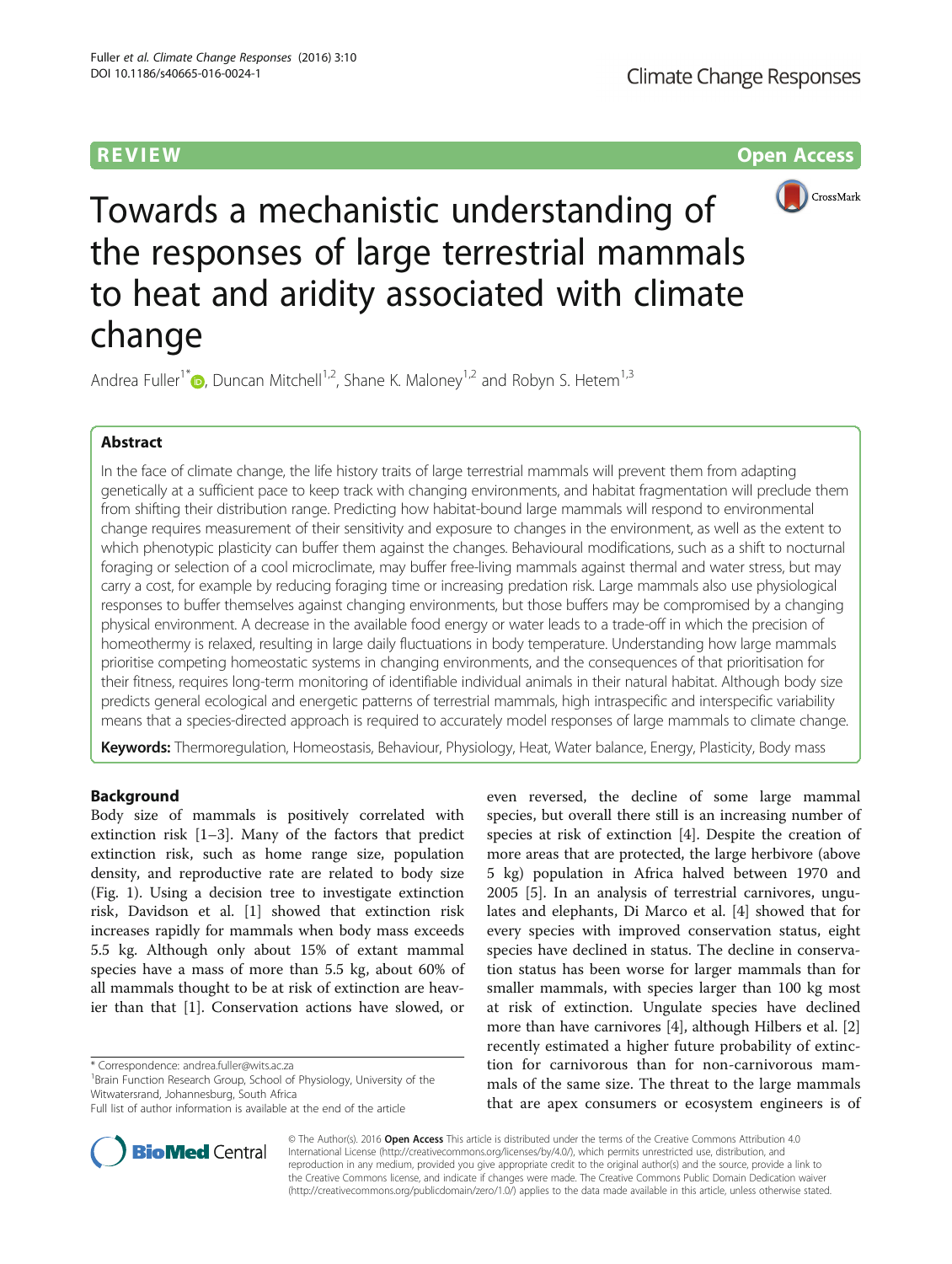

<span id="page-1-0"></span>

particular concern, because they are critical for the normal functioning of ecosystems [[6, 7\]](#page-15-0).

Terrestrial mammals range in size from the pygmy shrew (Suncus etruscus) at about 2 g to the African elephant (Loxodonta africana) at 6500 kg [[8](#page-15-0)]. Energetic constraints are believed to limit maximum body size of terrestrial mammals, with larger mammals requiring more energy, and therefore more land area, than do smaller mammals [\[9](#page-15-0)]. Larger mammals also have less body surface area for a unit of body mass, and therefore have slower heat loss per kilogram of body mass, in cool environments, than do smaller mammals [\[10](#page-15-0)]. There is a trend, therefore, for larger mammals to be over-represented in cooler habitats, at higher latitudes, as outlined by Bergmann's rule [[11\]](#page-15-0). The largest mammals evolved when the Earth was cool and terrestrial land area was at its maximum extent [[9\]](#page-15-0). A warming climate therefore may reduce the advantage of large size. Indeed, a decline in body mass is one of the universal responses (with range shifts and phenological changes) to the current climate change episode [[12](#page-15-0)].

Climate change may affect species directly, for example, through the effects of heat on physiological tolerance and performance, or indirectly, for example, through changes in resource availability or pathogen distribution. Through its effects on life history, morphology, physiology and ecology, body size will influence how well mammals are able to buffer the effects of climate change. Although climate change may compromise larger mammals more than smaller mammals, as it has in the Earth's history [[13](#page-15-0)], it will not influence all species of a given body mass to the

same extent, and some species actually may benefit from climate change [[14](#page-15-0)]. Understanding how different species will respond to climate change requires an understanding of their exposure and sensitivity to environmental change, as well as the plasticity available to them to buffer such changes. Some models predicting consequences of climate change have attempted to factor in the biological traits of species, but few have considered sensitivity and adaptive capacity of large mammals in responding to climate change. In this review we investigate the consequence of large body size (above 5 kg body mass) for free-living mammals in responding to the effects of climate change. Although shallow hibernation has been observed in bears [[15](#page-15-0)], we focus here on mammals that do not use the hypometabolic states of torpor and hibernation to cope with reduced energy availability. The impact that environmental change and higher environmental temperatures will have on production mammals has been well documented, with decrements in growth and reproductive activity [[16, 17\]](#page-15-0). While the mechanistic underpinning of these responses in production animals will be important in understanding the response of mammals in general, the artificial nature of production systems places those animals into a different context. We show that for many large free-living terrestrial mammals, range shifts and genetic adaptation are unlikely to provide a buffer to climate change. As a result, large mammals will be reliant mainly on the expression of phenotypic plasticity in situ to survive. Although some species may benefit through increased rainfall, increased plant productivity, and milder winters associated with climate change (for example, [[18](#page-15-0)]),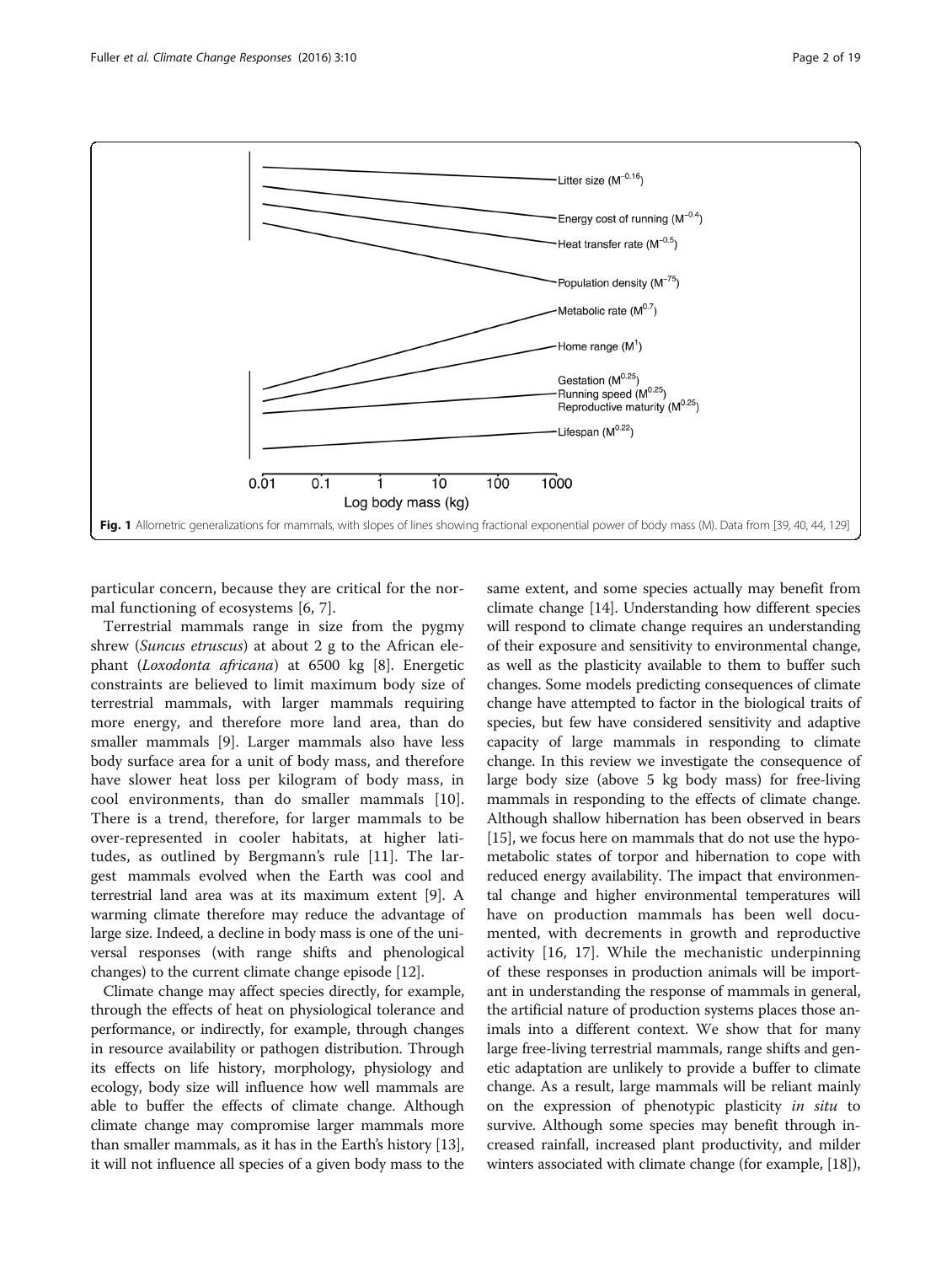we focus here on how large mammals will respond to the stressors of increasing water shortage, food shortage, and heat. We explore how behavioural and physiological modifications may influence the vulnerability of large freeliving mammals to climate change.

# Range shifts

Currently, habitat loss and degradation are the main threats to mammals, affecting the welfare of about 40% of mammal species [[19\]](#page-15-0). In Europe, large mammals are predicted to lose 10 to 25% of their habitat by 2050 [\[20](#page-15-0)], while land-use change is expected to result in an 18% loss of land globally for carnivores by 2040 [\[21](#page-15-0)]. Climate change interacts with land-use change and can increase the impacts of land-use change on mammals [[22\]](#page-15-0).

The responses of mammals to habitat loss and fragmentation, while clearly evident retrospectively, are difficult to predict, especially without knowledge of the fundamental niche of a species [[23\]](#page-15-0). Large terrestrial mammals, however, are likely to be more sensitive to the threat of habitat loss than are smaller mammals, because of their requirement for large home ranges, which are positively correlated to body mass (Fig. [1](#page-1-0)). For the same body mass, carnivores occupy larger ranges than do omnivores, and herbivores occupy the smallest ranges [\[24](#page-15-0)]. Home range area is likely a function of energetic needs, with larger mammals needing larger areas to provide the necessary energy resources [[24, 25\]](#page-15-0). The larger home range requirement of carnivores may result from their prey typically being less dense than are plants, although carnivore home range also may be influenced by the size of preferred prey, with smaller prey animals often occurring at higher densities [[25](#page-15-0)]. Social organization also plays a role in determining home range area [[26\]](#page-15-0). Social mammals, for example, may have smaller home ranges than do solitary species, but individuals may disperse over greater distances, possibly to avoid inbreeding [\[27](#page-15-0)]. Dispersal distance, the one-way movement to a new home range, also is positively correlated with body mass, particularly for herbivores and omnivores. Carnivores, however, typically disperse further than do herbivores and omnivores [[27](#page-15-0)].

Locomotion is another important factor influencing home range, with faster-moving animals having larger home ranges [[25\]](#page-15-0). Large mammals can move faster than can smaller mammals [\[28\]](#page-15-0), and they move with a lower mass-specific energy cost [\[29](#page-15-0)] (Fig. [1\)](#page-1-0). The mobility of large mammals therefore may make it easier for them than for smaller non-volant mammals to move and track suitable climates, as the climate changes. The displacement capacity of some carnivorous mammals and artiodactyls will likely be exceeded by climate velocity by the end of the century for most climate change scenarios [[30\]](#page-15-0). Range shifts, however, will require suitable new habitats to be accessible from current habitats, for example, by being connected, and by the required travelling distance being within the capacity of the species shifting its range. Although new climatically-suitable habitat may be available near to the current range of some large mammals, others, like the scimitar-horned oryx (Oryx dammah), will be unable to move across the thousands of kilometers between their current and predicted future suitable habitats [[31](#page-15-0)]. Some large mammals will be unable to shift their range because they have reached the edge of their suitable habitat; polar bears (Ursus maritimus) have declined at both their northern and southern boundaries as a result of loss of sea ice on which they depend for feeding [[32\]](#page-15-0). Many large mammals also will be unable to shift their range, even to nearby habitats, as a result of human-made barriers to movement. The movement of large mammals, unlike smaller mammals and birds, is restricted by fences. For example, the migration of blue wildebeest (Connochaetes taurinus) in the Kalahari to major water sources that they once accessed routinely has been prevented by fence erection [\[33\]](#page-15-0). Those fences have been implicated in the mass die-off of 90% of the wildebeest population during the 1983 drought [[34\]](#page-15-0). Indeed, for many large herbivores, under human-imposed constraints, home ranges are contracting and species currently occupy small fractions of their historical ranges [\[7](#page-15-0)].

The life history traits of large mammals also may influence their ability to colonise new habitats successfully. In a trait-based approach to modelling the potential spread of terrestrial mammals with climate change [\[35](#page-15-0)], litter size, the number of litters per year and population growth rate all were positively correlated with rate of spread, and all generally are lower in larger mammals than in smaller mammals (see below). Age at sexual maturity was inversely correlated with rate of spread, and large mammals mature later than do smaller mammals [\[35\]](#page-15-0). Thus, even if large mammals are able to move to new suitable habitats with relative ease, they may face difficulty in proliferating and establishing viable populations in the new habitat. If narrow or discontinuous corridors hinder the movement of a population of large mammals, the life history traits associated with their size may further reduce the likelihood of a successful range shift.

Where range shifts are not feasible for large mammals, either as a result of unattainable dispersal distances or loss of habitat connectivity, and the species cannot adapt in situ, assisted colonization may be a conservation solution to the threats imposed by climate change [[36](#page-15-0)]. In particular, assisted colonization may be prioritized for species that perform critical ecological roles [[37](#page-15-0)]. However, moving species to areas where they do not occur currently may introduce disease, alter species interactions that are required for normal ecosystem functioning, displace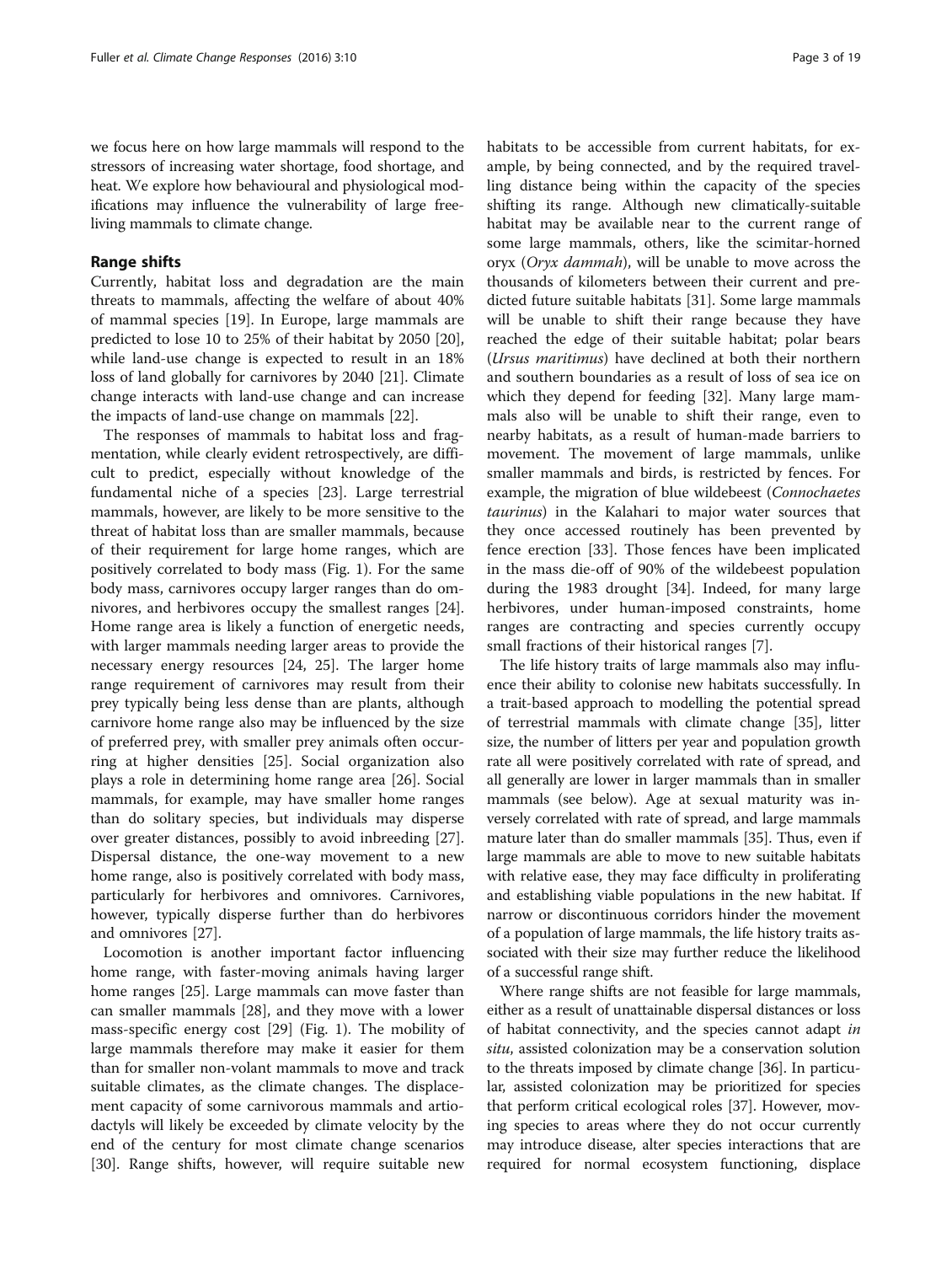native species and deplete resources. The translocated species also may disperse outward to other areas [[37](#page-15-0)]. Translocated mammals may experience severe physiological stress, and the impacts on the welfare of relocated animals are poorly understood [\[38\]](#page-15-0). An in-depth understanding of species' interactions, their biological requirements and physiological responses to translocation procedures is therefore required before the relocation of large mammals can become a routine procedure.

# Consequence of life history traits

Life history traits influence not only the likelihood of range shift and population establishment, but also the adaptive capacity of large mammals to respond to climate change. Lifespan is correlated positively with body mass (Fig. [1\)](#page-1-0) [[39](#page-15-0), [40\]](#page-15-0), and the largest mammals can have lifespans that exceed those of the smallest mammals by eight-fold. Most bovids, cervids and carnivores live for 10–30 years in the wild, while hippopotamus, rhinoceros, primates and bears can live for 40 years, and elephants for 80 years [[41](#page-15-0)]. Given the rate of climate change [\[42,](#page-15-0) [43](#page-16-0)], many individuals alive now will experience biologicallysignificant climate change within their expected lifetimes.

Reproductive traits also are strongly correlated with body mass in mammals. Larger mammals have longer gestation times, are older at sexual maturity, and have smaller litter sizes than do smaller mammals (Fig. [1](#page-1-0)) [[39,](#page-15-0) [44\]](#page-16-0). With increasing body size, mammals breed less often, and do so less opportunistically [\[45](#page-16-0)]. In addition, larger mammals tend to have lower population densities and abundance (Fig. [1\)](#page-1-0) [\[46\]](#page-16-0). Thus, although larger mammals often have a wider geographic range and can disperse over greater distances, the combined effect of their life history traits may place them at a greater risk of extinction than smaller mammals. Long generation time, small litter size, and delayed sexual maturity also hamper the capacity of large mammal populations to recover after a decline in their population [\[20\]](#page-15-0).

While many of these life history traits place larger mammals at a disadvantage relative to smaller mammals, the most important implication of their life history traits, in the face of climate change, is their inability to adapt sufficiently fast through genetic change [[47\]](#page-16-0). Natural selection acts on the fitness of a species, with genotypes with lower fitness expected to decline in frequency within the gene pool. The long time to sexual maturity, small litter size and long gestation period in large mammals results in a slow mutation rate and a slow production of new generations with favourable genotypes. Given the rapid rate of climate change [[42](#page-15-0), [43\]](#page-16-0), it is improbable that those large mammals that are currently using their genotypic capacities to their fullest to cope with the climate of their current habitat can evolve features that support sufficient climate tolerance to remain in their current range. Even microevolution, the heritable shift in allele frequencies already present in a population, and not subject to the same time constraints as speciation, probably will not be sufficient to buffer large mammal populations against climate change [[47](#page-16-0)]. Whether environmental factors can influence epigenetic processes in large mammals to lead to a heritable changes that buffer climate change effects also is not known [[48](#page-16-0)]. As a result of not being able to move easily or to adapt genotypically, if they are to survive, many large mammals remaining in their changing habitats will be dependent on phenotypic plasticity. Below, we therefore consider the sensitivity and potential plasticity of large mammals to cope in situ as individuals with the major expected challenges that are expected to come, those of increased environmental temperatures, reduced water availability, and reduced energy availability.

## Responses to heat

Mammals will be exposed to not only a progressively warming climate, but, superimposed on that, to more frequent and extreme heat waves and droughts [[43, 49](#page-16-0)]. When the environment imposes a heat load on animals, which it will do increasingly as air temperatures rise, and especially for animals exposed to solar radiation, the only way for mammals to lose that heat and their metabolic heat is through evaporative cooling [\[11](#page-15-0)]. As a result, climate change that is accompanied by water shortage is likely to present a severe challenge to a mammal's homeostasis. Larger mammals have a smaller surface area to volume ratio than do smaller mammals, and therefore gain environmental heat at a lower rate, per kilogram of body mass, under environmental heat load than do smaller mammals. Large mammals also have more thermal inertia and lower mass-specific metabolic heat production. When exposed to high ambient temperatures and solar radiation, large mammals therefore experience a relatively lower perturbation of body core temperature [\[10](#page-15-0)].

Particularly for large mammals with high thermal inertia, a potential means to cope with daytime heat is to store the heat load rather than using water to evaporate it, and then dissipate that heat by non-evaporative avenues at night. Allowing body core temperature to rise during the day has an advantage in addition to conserving body water: rising body core temperature increases the gradient for dry heat loss to the environment or reduces the gradient for dry heat gain from the environment [[50\]](#page-16-0). However, allowing body core temperature to increase progressively over a hot day increases the risk of heat-related illness and may reduce performance. The  $Q_{10}$  effect also means that metabolic rate increases as body core temperature increases, further increasing endogenous heat production [\[11\]](#page-15-0). Behavioural adjustments,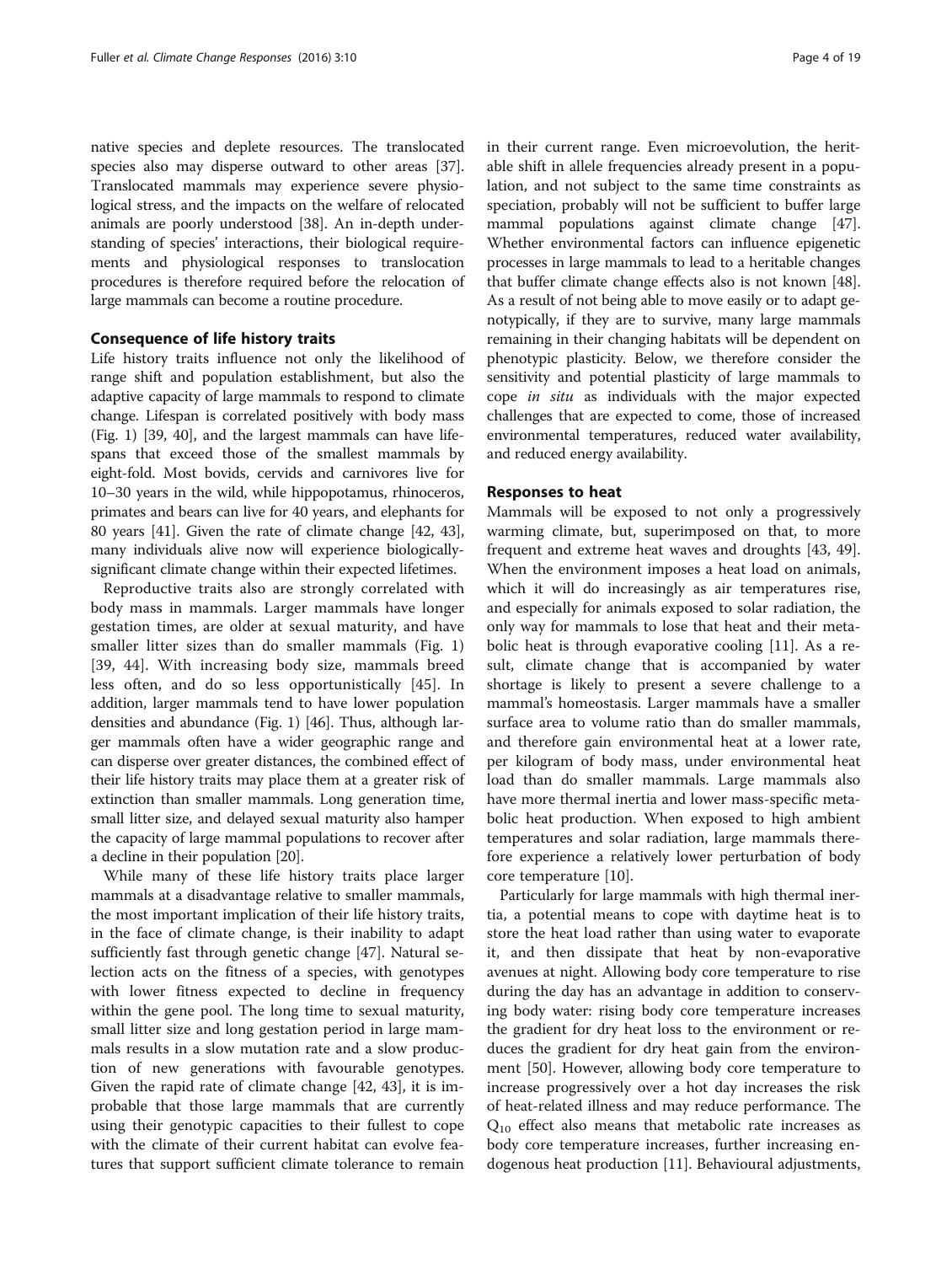<span id="page-4-0"></span>such as shade-seeking, can reduce the heat load, but may come at a cost to other activities like energy and water acquisition. Understanding how large mammals will employ their potential responses to increased heat requires data not only from mechanistic studies conducted within the laboratory, but also data from freeliving mammals in their natural habitat, where they will be subject to a complex suite of stressors [\[51\]](#page-16-0). Below we describe the physiological and behavioural responses of large mammals to heat, with an emphasis on what has been revealed from large mammals living freely in the wild with access to drinking water. We consider later the responses of mammals that are exposed to both heat and water shortage.

## Physiological adjustments

Largely as a result of iconic studies on captive camels (Camelus dromedarius) [[52\]](#page-16-0), eland (Tragelaphus oryx) and gemsbok (Oryx gazella) [[53](#page-16-0)], it is widely held that large mammals respond to heat exposure by exhibiting hyperthermia, or "adaptive heterothermy", even when they are not water-deprived. Adaptive heterothermy (reviewed in [[50](#page-16-0)]) refers to the state where an animal stores heat during the day, in so doing reducing evaporative water loss, and then dissipates that heat during the cool night by non-evaporative means, reaching a low that allows scope for substantial heat storage on the following day. As a result, body temperature fluctuates widely over 24 h, between a higher than normal maximum during the day and lower than normal minimum at night. However, when body fluid homeostasis is not threatened, and there is sufficient food energy (see below), there would seem to be benefits for large mammals in the heat to maintain homeothermy. Measurements from large mammals with adequate food and water show that under these conditions they appear to prioritise homeothermy, maintaining body core temperature within relatively narrow limits. Captive baboons (Papio hamadryas ursinus), for example, with ad libitum access to drinking water, maintained the same body core temperature rhythm when exposed to a simulated desert environment as they did when exposed to 22 °C [[54](#page-16-0)]. Similarly, in hot environments, body core temperature in free-living large mammals, across a broad range of species, varied by less than 2.5 °C over 24 h [\[50, 51\]](#page-16-0). Contrary to what might be predicted from the physical principles of body size, the increase in body core temperature across the day, which is reflected in the amplitude of the 24 h rhythm of body core temperature, is not correlated with the body mass of large free-living mammals with access to drinking water [\[55\]](#page-16-0). As shown in Fig. 2, the increase in body core temperature from its minimum to maximum value over 24 h in summer heat is not particularly different for mammals ranging in body mass from about 20 kg (springbok, Antidorcas



marsupialis) to about 3000 kg (African elephant). For a given rise in body core temperature, however, a larger mammal will store more heat than will a smaller mammal, and consequently may tolerate heat exposure for longer. Small mammals exposed to high solar radiation, like ground squirrels (Xerus inauris and Ammospermophilus leucurus), shuttle in and out of cooler microclimates (burrows) and thereby prevent excessive rises in body core temperature [[56](#page-16-0), [57](#page-16-0)].

In general, larger mammals regulate their body core temperature around a lower mean than do smaller mammals, potentially giving them greater scope for heat storage before a particular limiting body core temperature is reached. In an analysis of body core temperatures obtained from free-living large herbivorous mammals, we found that mean body core temperature decreased by 1.3 °C for each 10-fold increase in body mass [\[55](#page-16-0)]. However, the relationship between mean body core temperature and body mass also is influenced by phylogeny. For example, marsupials and monotremes have a lower body core temperature than do eutherians of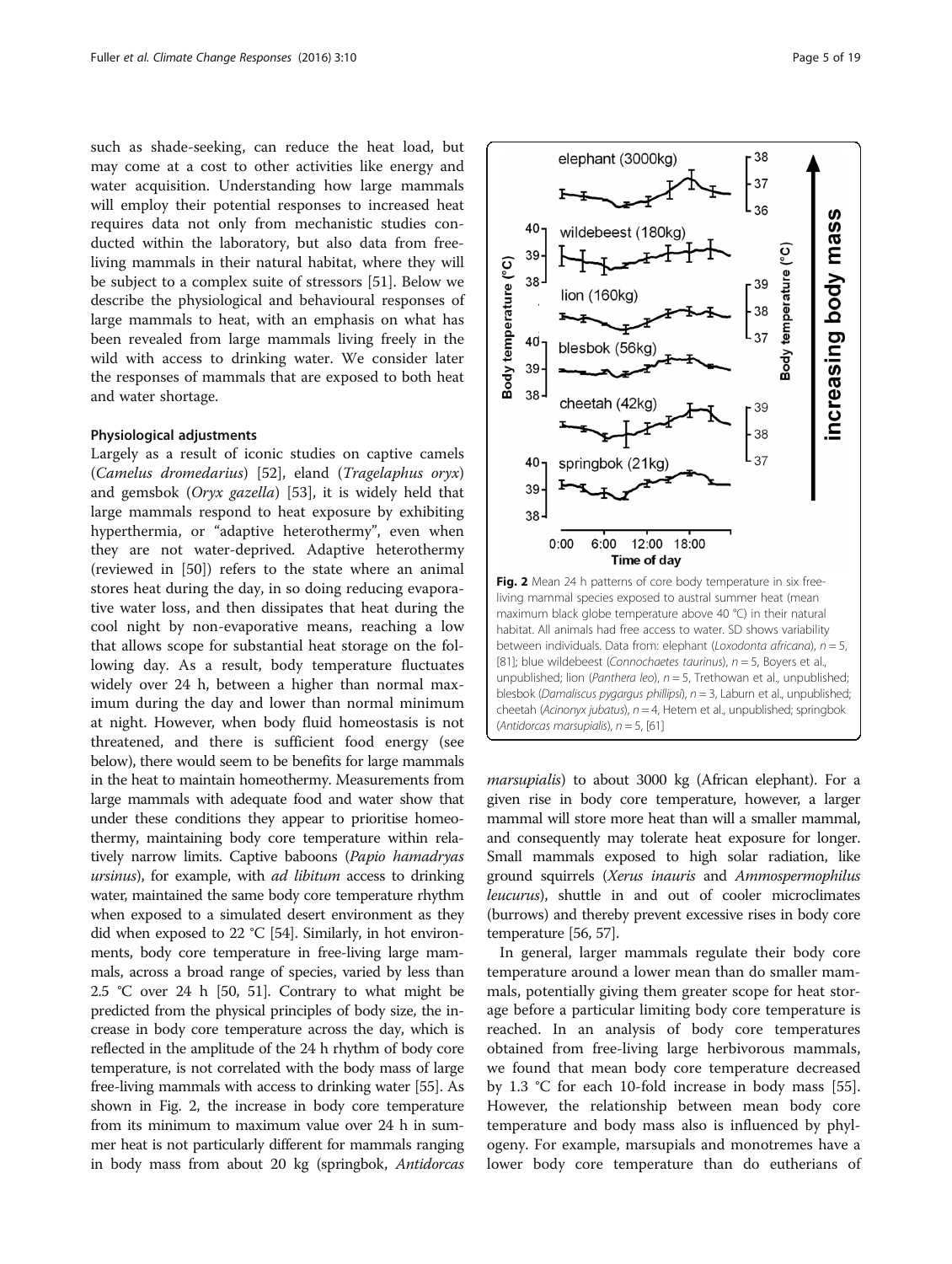similar size [[58\]](#page-16-0). Ant- and termite-eating eutherians, like aardvark and pangolins, also have lower body core temperatures than expected for their size [\[59](#page-16-0)]. Whether the set-point around which body core temperature is regulated by a large mammal changes with the geographic range of a species, or as a result of acclimatization to heat (as it does in humans, [\[60\]](#page-16-0)), is not known. Moreover, it seems unlikely that the lowering of mean body core temperature by a couple of degrees will offer a significant buffer against a warming world. Indeed, in situations where environmental temperature exceeds body core temperature, which will occur with increasing frequency with climate change, a lower mean body core temperature will increase the gradient for dry heat gain.

A mammal's tolerance to heat is influenced not only by body size, but also by other morphological factors like pelage thickness and colour, as well as physiological mechanisms that change thermal conductance, such as the use of thermal windows and changes in peripheral blood flow. In environments cool enough for dry heat loss to occur, thermal windows, areas with low insulation that are highly vascularized (such as an elephant's ear), and peripheral vasodilatation can be used to facilitate heat loss [\[11\]](#page-15-0). In environments with high solar radiation, mammals with darker colouration absorb more short-wave radiation than do those with lighter colouration. In the same summer environment, black springbok gained more heat and had higher body core temperatures than did springbok of lighter colour morphs [\[61](#page-16-0)]. But the relationship between coat colour and heat gain from the environment is not simple, and is influenced by the depth to which radiation penetrates through the fur and the insulation between the point of absorption and the skin [[62](#page-16-0)]. Springbok have a relatively thin pelage for their size [\[63](#page-16-0)]. A thicker pelage can act as a shield to radiation, preventing radiant energy from penetrating to the skin [[11](#page-15-0)]. Removing the pelage by shearing during summer increased the water use of a camel by more than 50% [[64\]](#page-16-0). In red hartebeest (Alcelaphus buselaphus) exposed to high solar radiation, fur surface temperature reached 46 °C while skin temperature was only 40 °C. The high surface temperature of the dense fur allowed most of the solar radiant heat to be dissipated by convection and radiation to the environment [[65](#page-16-0)].

Despite the potential advantage of thick fur as a heat shield, large African mammals that can be exposed to high solar radiation throughout most of the year typically have thin or sparse fur [\[63](#page-16-0)]. The protective effect has to be balanced against the requirement to lose heat during high-intensity activity, when heat generation can be more than ten-fold that at rest. During high-intensity exercise, cheetahs (Acinonyx jubatus) [[66](#page-16-0)] and impala (Aepyceros melampus) [[67\]](#page-16-0) rapidly dissipated heat, such that body core temperature rose by less than 1 °C during the exercise. Although cold-adapted large mammals shed fur and reduce pelage insulation (and subcutaneous fat) in summer, it is thought that they exhibit hyperthermia at relatively low ambient temperatures and are not able to dissipate heat rapidly following exercise. For example, experiments on captive moose (Alces alces) during the warm season revealed that animals reached the upper critical thermal limit of the thermoneutral zone (indicated by increasing metabolic rate) at an air temperature between 14 and 20 °C [\[68](#page-16-0)]. Care needs to be taken, however, in interpreting thermal limits obtained from studies on captive mammals, without proper access to behavioural thermoregulation [\[50](#page-16-0)]. With access to behavioural thermoregulation, moose selected shady and windy sites, and became sensitive to heat only at an air temperature of 24 °C [\[69\]](#page-16-0). Similarly, body core temperatures of trained polar bears walking on a treadmill exceeded 40 °C, leading to the conclusion that polar bears store heat during exercise [[70\]](#page-16-0). However, freeliving polar bears regulated body core temperature very well throughout summer, rarely exhibiting body temper-

atures above 39 °C [\[71\]](#page-16-0). The upper critical limit of the thermoneutral zone has been advocated as an index to predict the sensitivity and vulnerability of mammals to heat associated with climate change (for example, [\[12](#page-15-0), [72](#page-16-0), [73](#page-16-0)]). However, it is unlikely that its thermoneutral zone is relevant in determining the vulnerability of a free-living mammal to climate change. The thermoneutral zone is determined in the laboratory as the range of dry-bulb temperatures at which metabolic heat production is lowest, and where a constant body core temperature can be achieved by dry heat loss only (that is, by altering skin blood flow) [[74](#page-16-0)]. That zone is not applicable to an animal that is active, and its derivation ignores the complex suite of climatic factors, other than the dry-bulb temperature, that impact on heat exchange, including solar radiation, wind, and water vapour pressure. Additionally, just because evaporative water loss increases, as it does above the upper critical limit, does not mean that a thermal tolerance limit has been reached, or will be reached at a specific environmental temperature beyond that limit; evaporative cooling is a physiological, not a pathological response. The capacity of different species for evaporative water loss is not constant, and that capacity can change with acclimatization [[75\]](#page-16-0).

Indeed, where they have access to water, free-living large mammals appear to use evaporative water loss (see below) routinely to regulate body core temperature independently of environmental heat load [\[55\]](#page-16-0). They therefore routinely operate outside the boundaries of their laboratory-determined thermoneutral zones. Little is known about how the performance of free-living large mammals is influenced by hyperthermia, but avoiding hyperthermia presumably provides a safety margin against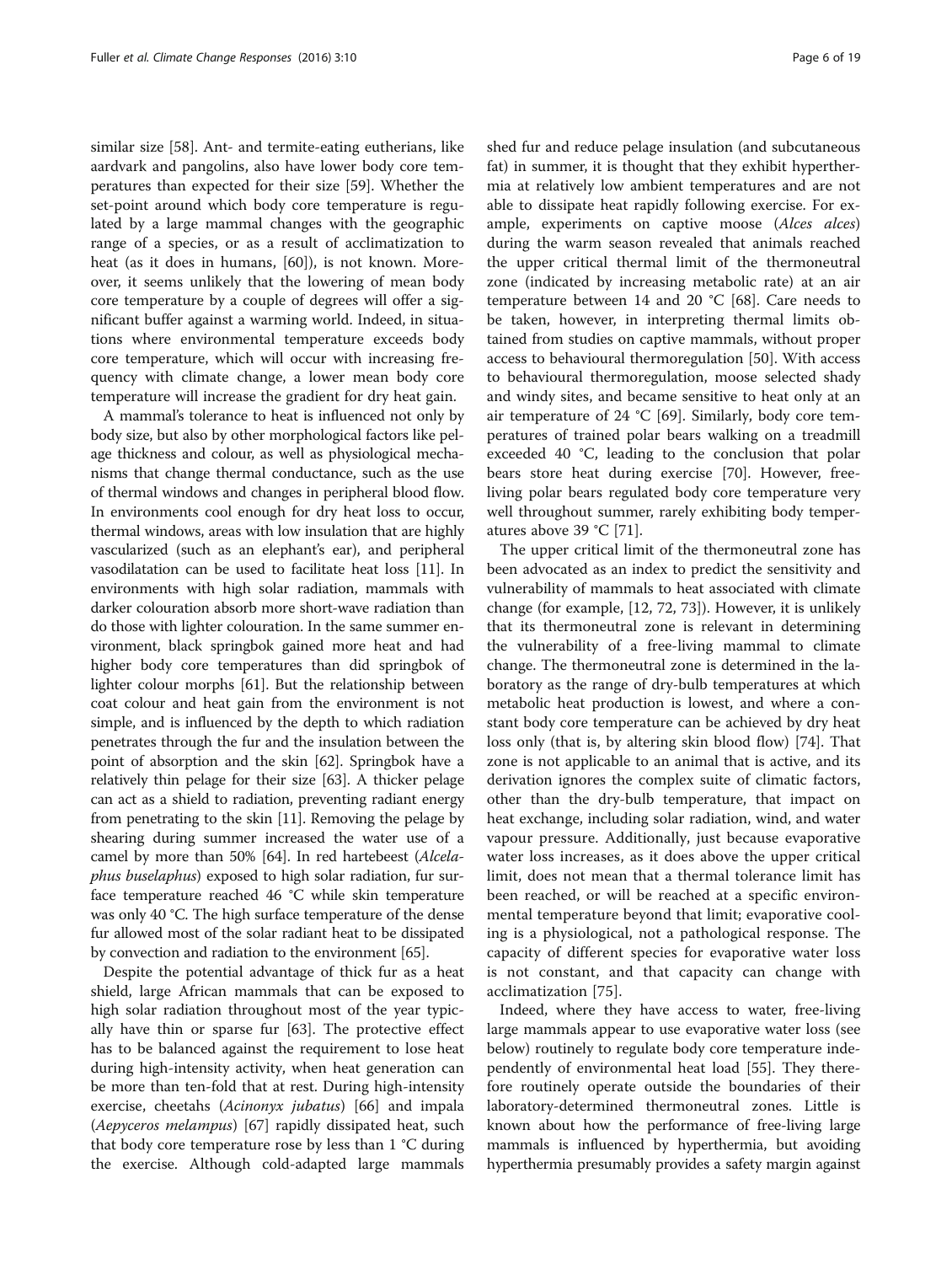heat-related illness and supports physiological function [[76](#page-16-0)]. The reproductive success of large mammals, which is crucial for their survival in changing environments (given their life history traits, discussed above), may be severely compromised by high body temperatures. In the male, an increase in testicular temperature reduces sperm output and results in decreased sperm mobility and abnormal morphology [\[16\]](#page-15-0). In females, heat stress disrupts the function of the oocyte and the follicle in which it is encased, as well as embryonic and foetal development [[16](#page-15-0)].

Mechanisms of evaporative cooling differ between species of large mammals, and include panting, cutaneous water loss, and saliva spreading or wetting of the body. In general, larger body size is associated with increased use of cutaneous evaporation, with smaller mammals more likely to use panting [\[77](#page-16-0)]. The larger absolute surface area of large mammals better supports cutaneous evaporative cooling, which also provides a greater maximal rate of evaporative water loss than does panting [[10\]](#page-15-0). Cutaneous evaporative cooling may occur by diffusion of water across the skin or by sweating. The largest of all terrestrial mammals, elephants, do not have sweat glands and lose water across a relatively permeable integument [[78](#page-16-0)]. The cutaneous evaporative water loss of African and Asian (Elephas maximus) elephants is higher than that reported for any other arid-dwelling herbivore, and becomes obligatory at even relatively low air temperatures (10–12 °C) [[79](#page-16-0)]. Thus, rather than allowing their body core temperature to rise in the heat, as has been proposed [[80\]](#page-16-0), elephants appear to use significant evaporative cooling to keep body temperature relatively constant, even in very hot environments (Fig. [2](#page-4-0)) [[81\]](#page-16-0). Indeed, epidermal permeability to water loss increased in elephants in summer, and in elephants exposed to higher environmental temperatures, indicating an acclimatization supporting heat loss rather than water conservation [\[79](#page-16-0)]. Domestic pigs also do not have thermally effective sweat glands [[82\]](#page-16-0); whether large freeliving suids like warthog (Phacochoerus africanus) can employ physiologically significant diffusive evaporative cooling is unknown.

Among mammals, sweating capacity is highest in equids and some primates, including man, and supports dissipation of the high metabolic heat load of exercise, especially when exercise is undertaken in the heat [\[10,](#page-15-0) [83\]](#page-16-0). Freeliving zebras (Equus burchelli) maintained body core temperature within a narrow daily range in hot environments despite remaining active over the day [\[84](#page-16-0)]. Their apparent reliance on sweating means that they do not extend into arid zones and appear to be among the most water-dependent of large mammals [\[8](#page-15-0)]. Sweating also is an important route of heat loss for bovids and camelids [[10](#page-15-0)], although some species also use panting, with the reliance on panting inversely proportional to body size [[77](#page-16-0)].

Eland, for example, use sweating as the main means of evaporative heat loss, while the smaller red hartebeest relies more on panting [\[65\]](#page-16-0). Two of the smallest antelopes, the dik-dik (Rhynchotragus kirkii) and the suni (Nesotragus moschatus), use only panting [\[85\]](#page-16-0). Panting also is common in carnivores [\[10\]](#page-15-0). Thick fur impedes the evaporation of water, so panting is more effective for many coldadapted large mammals. In desert environments, however, the dry environment facilitates evaporative water loss even from furred mammals like antelope and camels [[10](#page-15-0)]. Some mammals can switch between different routes of evaporative water loss; kangaroos, for example, sweat during exercise but pant at rest in the heat [\[86\]](#page-16-0).

Kangaroos, and many other marsupials, also salivate profusely and spread saliva across well-vascularised regions of their bodies when exposed to heat. Red kangaroos (Macropus rufus) lick their highly-vascularised forearms and legs [\[87](#page-16-0)]. Wallowing in mud also offers a means to cool the skin, as the water evaporates, and is critical for pigs, which do not sweat and dissipate only a small percentage of their heat production by respiratory evaporation [[82\]](#page-16-0). Bathing or wallowing in mud, as seen in elephants [\[79](#page-16-0)], also may be employed to further increase cutaneous evaporative heat loss. The advantage of this wetting behaviour is that body water is not used, but it does require a mammal to have ready access to free-standing water. Evaporative cooling by any mode also requires vapour pressure on the mammal's skin to be higher than that of the environment. In mammals occupying hot and humid environments, or microclimates with high vapour pressure, evaporative cooling will be reduced.

In summary, when evaporative cooling is available to a large mammal, it appears to be sufficient to dissipate the combined heat load from metabolism and the environment, even in very hot environments. Nevertheless, to enable evaporative cooling in the face of climate change, overall, many large mammals are likely to become more dependent on available water resources in their habitats. Because evaporation is the only route available for heat loss when environmental temperature exceeds body temperature, mammals that are not able to source water readily will have a greater reliance on behavioural, rather than physiological, modifications to cope with hotter environments.

# Behavioural adjustments

The first response of many animals to hotter environments will be to escape the heat through seeking cooler (and often more thermally-stable) microclimates. Successful buffering of climate change through exploitation of cooler microclimates will require that the behaviour does not compromise life cycle, energy, or water requirements, and that cooler microclimates are accessible to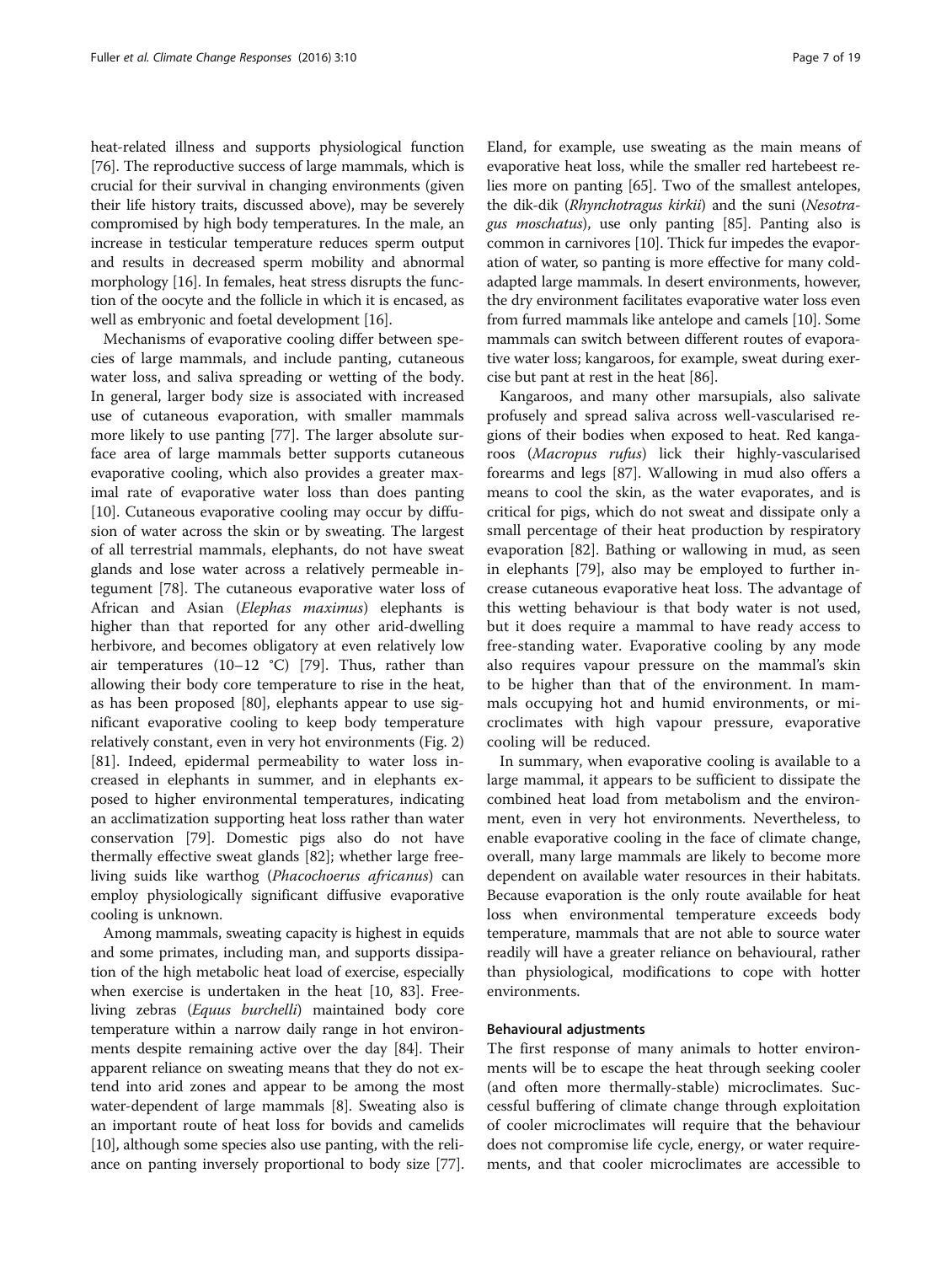<span id="page-7-0"></span>miniglobe temperature (°C) Collar - weather station 4  $\overline{2}$ warm wet  $\overline{0}$  $-2$ hot dry  $-4$ -6  $0:00$  $6:00$ 12:00 18:00 maximum activity (%) 20 Proportion of 15 hot dry warm wet  $10$ 5  $\Omega$  $0:00$ 12:00 18:00 6:00 3ody temperature (°C) 42 hot dry 40 38 warm wet 36  $0:00$ 12:00  $6:00$ 18:00 Selective brain cooling  $1.0$  $\begin{bmatrix} \mathsf{T}_{\mathsf{carotid}} & \mathsf{T}_{\mathsf{brain}} \\ \mathsf{0} & \mathsf{0} & \mathsf{5} \\ \mathsf{0} & \mathsf{0} & \mathsf{5} \end{bmatrix}$ hot dry warm wet  $-1.0$ 12:00 18:00  $0:00$  $6:00$ 

Time of day

Fig. 3 24h patterns of microclimate selection (expressed as the difference between collar miniglobe temperature and weather station miniglobe temperature,  $n = 2$ , points below the zero line represent selection of cool microclimates), activity (expressed as a proportion of maximum activity recorded,  $n = 5$ ), core body temperature ( $n = 5$ ), and selective brain cooling ( $n = 1$ ) in Arabian oryx (Oryx leucoryx) in a hot, dry period and a warm, wet period. Data from [[91](#page-16-0), [115, 120](#page-17-0)]

the animal. Unfortunately for large mammals, the variety of microclimates available to an animal decreases with increasing body size. Small mammals have greater access to burrows, holes, crevices, caves and habitats below vegetation than do large mammals. In general, increasing body mass of mammals coincides with a decreased ability to "sleep-or-hide", a term used to describe substantial lowering of metabolic rate (e.g., during torpor and hibernation) and hiding behaviour (e.g., in burrows) [\[88](#page-16-0)]. Because of the plasticity in this behaviour, it is predicted that small mammals that employ "sleep-or-hide" are likely to cope better with climate variation [[88\]](#page-16-0). However, while some large mammals, such as aardvark, foxes, and hyenas, do not use torpor or hibernation, they can access refuges like burrows and dens.

The hiding behaviour of small mammals is used primarily to escape from solar radiation, the dominant factor influencing environmental heat gain of many mammals [\[10\]](#page-15-0). Shade-seeking, another method to reduce radiative heat gain, is available to even the largest of mammals [\[47](#page-16-0), [89](#page-16-0)]. In the very hot desert environment of Saudi Arabia, Arabian oryx (Oryx leucoryx) sought shade as early as 06:30 in the morning (within an hour after sunrise), and were observed to be in shade for more than nine hours of the day, moving away from trees only when air temperature was lower than body core temperature, and heat therefore could be dissipated by non-evaporative means [\[90](#page-16-0)]. Through the use of biologgers to detect microclimate selection without human observers, we also have shown that Arabian oryx selected cooler microclimates with increasing environmental temperatures (Fig. 3) [[91\]](#page-16-0), and at times accessed microclimates with a black globe temperature (which integrates the effects of air temperature, radiation, and wind speed; [\[92\]](#page-16-0)) as much as 12 °C below that of the open environment. In dry periods in which the oryx had no access to drinking water, they selected cooler microclimates than they did at the same environmental heat load in wetter periods, when they had access to drinking water [\[91](#page-16-0)]. Shade-seeking, therefore, may become more common in the face of climate change, if habitats continue to offer sufficient thermal refuges. Free-living Angora goats (Capra aegagrus) occupying a habitat transformed by previous heavy browsing (and similar to that likely with hotter and drier climates) were less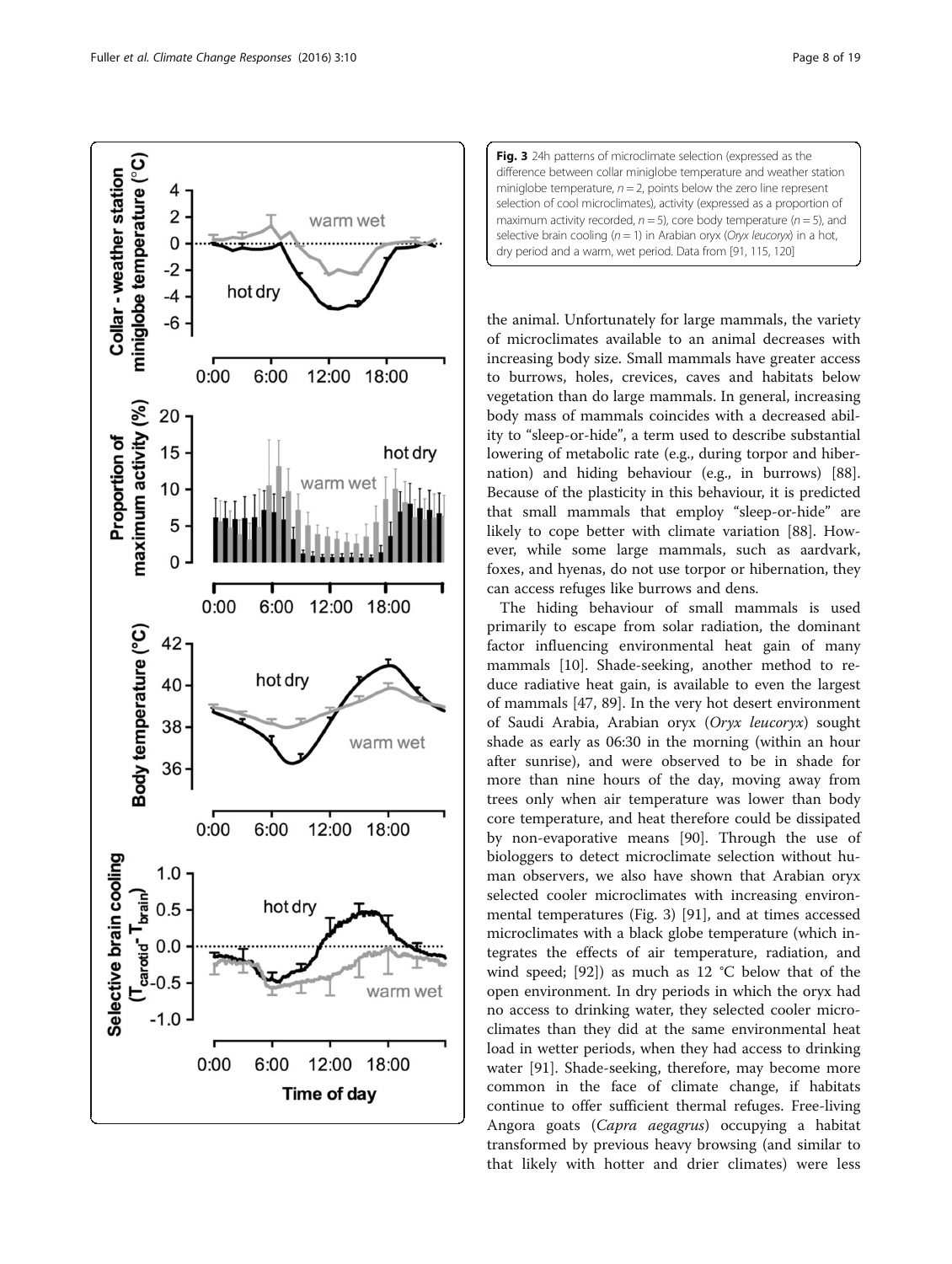able to access microclimate refuges than were Angora goats in an adjacent pristine habitat. As a result, goats in the transformed habitat were more water-dependent and experienced larger increases in body core temperature over the day than did the goats in the pristine habitat [[93](#page-16-0)]. Both the number of microclimate refuges and the quality of the shade are likely to decrease in regions that will experience reduced precipitation with climate change.

Given that larger mammals experience a lower massspecific environmental heat load and have a lower mass-specific metabolic rate than do smaller mammals, one might predict that the threshold environmental temperature for shade-seeking will be dependent on body mass, with larger animals seeking shade at higher temperatures. In African elephants in the Okavango Delta (with freely available water), the probability and duration of shade use increased when black globe temperature exceeded 35 °C [[94](#page-16-0)]. Kudu antelope (Tragelaphus strepsiceros), despite being much smaller than an elephant, sought shade at a similar globe temperature when exposed to summer heat, with access to drinking water [[95](#page-16-0)]. Similarly, despite being about four-fold smaller in size than Arabian oryx, Arabian sand gazelles (Gazella subgutturosa marica) in the same desert environment as the oryx sought shade at the same globe temperature (28 °C) as did the oryx [\[96\]](#page-16-0). Red and western grey (Macropus fuliginosus) kangaroos of similar body mass retreated to shade at different radiant heat loads, with red kangaroos apparently more tolerant of radiant heat [\[97](#page-17-0)]. The data available to date therefore imply that the relationship between body mass and shade-seeking will not be a simple one. Differences in morphology, including colour and thickness of fur, and prior exposure to arid environments, may influence the threshold for shade use. Mammals also typically have to trade off shade seeking with other activities, such as feeding and drinking.

For large mammals that do not retreat to shade during the heat of the day, either because they don't have access to shade or because other activities are mutually exclusive with shade-seeking, changes in body orientation and posture can reduce solar heat load by reducing the body surface area exposed to radiant heat. Black wildebeest (Connochaetes gnou), for example, oriented the long axis of their body towards incoming solar radiation, allowing them to reduce radiant heat gain by about 30% [\[98](#page-17-0)]. Similarly, the conventional-coloured springbok, which has a white face and rump with darker flanks, oriented its body parallel to the sun, thereby reducing radiant heat gain, at midday, but perpendicular to the sun in the morning, and in doing so offset the metabolic costs of increasing body temperature [\[99\]](#page-17-0). Large mammals also may differentially expose body regions with features (such as their surface area, insulation, and colour) that allow those areas to act as "thermal windows". For large

ungulates with thick body fur, limbs, which have a higher surface-to-volume ratio, higher convective and evaporative heat transfer coefficients, and less insulation than does the trunk, may provide a significant avenue for heat loss [[10, 11\]](#page-15-0).

In the face of high diurnal heat loads, another option available to large mammals is to transfer activity to the night [[89, 91\]](#page-16-0). The timing of an animal's behaviour is determined by the interaction of outputs from its internal circadian clock, with that of masking, the direct stimulation or inhibition of behaviours by environmental factors [[100\]](#page-17-0). Temporal niche switching has been observed in many animal species in response to changes in environmental temperature, season and food abundance. However, little is know about whether phylogeny might constrain the ability of some mammals to switch their temporal niche. What is known is that few mammalian species are equally adapted to nocturnal and diurnal conditions [[100](#page-17-0)]. Innate properties related to the animal's physiology and anatomy, such at the ability to see at night, therefore may limit temporal niche switching. For example, some mammals may be able to engage in nocturnal activity only on moonlit nights.

For mammals that can switch to nocturnal activity, nighttime feeding offers the potential benefit of foraging on wet vegetation [\[89\]](#page-16-0) or plants with higher water content [[101](#page-17-0)]. However, a switch away from diurnal activity also may compromise energy acquisition if it results in a reduction in the animal's total 24 h activity, and therefore foraging time. Determining whether total 24 h activity is altered requires continuous and remote measurement of activity patterns in free-living mammals. Using collars equipped with activity sensors, Bourgoin et al. [[102](#page-17-0)] found that mouflon (Ovis gmelini musimon x Ovis sp.) in a Mediterranean region shifted to more nocturnal activity during hot periods, but decreased total 24 h activity in doing so. The moufflon were unlikely to have been able to compensate for the decreased feeding time by increased feeding efficiency. In contrast, in a period of extreme heat and aridity, Arabian oryx (Fig. [3\)](#page-7-0) and Arabian sand gazelles shifted from a biphasic or crepuscular pattern of activity to a nocturnal pattern, without reducing total 24 h activity [[91, 96\]](#page-16-0). Surprisingly, patterns of activity across 24 h and across seasons were almost identical in the large, grazing Arabian oryx and the smaller mixed-feeding Arabian sand gazelle. These data therefore do not support widely-held views that the feeding time of herbivores, reflected by time active, is tightly associated with body mass or feeding style [[96](#page-16-0)].

The transfer of activity between periods of the day, or cathemerality (as it has been termed for primates, [\[103](#page-17-0)]), may offer an effective means for large mammals to reduce environmental heat gain. An analysis of mammalian responses to climate change revealed that species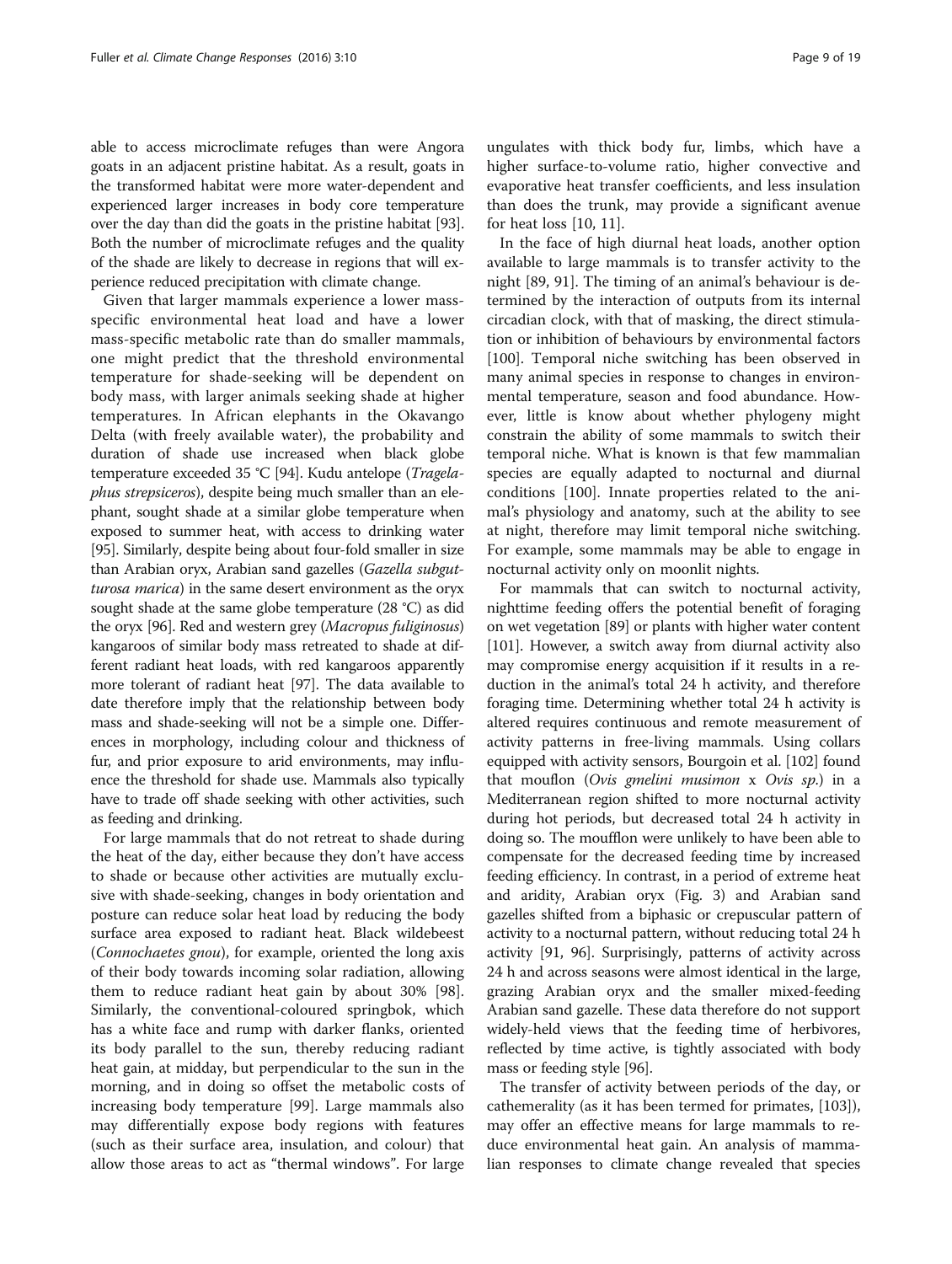that exhibit flexibility in activity times were less likely to respond negatively to climate change [\[14](#page-15-0)]. The opportunity for large mammals to shift activity to night, however, may be constrained by factors such as the energetic costs of being active over the cooler night, predation, or night vision ability. A benefit of their size, however, is that heat is lost relatively slowly during the cool night. Indeed, body temperature of large free-living ungulates exposed to cool nights with clear skies was higher, on average, at night than it was during the day [\[50](#page-16-0)]. However, if energy intake is reduced as a consequence of climate change, a trade-off may be required between the maintenance of homeothermy and energy balance (see below). A trade-off also may be required with predation costs. Unlike Arabian oryx and sand gazelles, which had no predators in their natural environment, a shift to nocturnal activity for many other large mammals may come with increased predator encounters [[90](#page-16-0)]. Behavioural adjustments to heat therefore are difficult to predict without an understanding of the trophic relationships between species, as well as a detailed understanding of how trade-offs associated with alterations in behaviour influence a mammals's performance in its natural habitat.

# Responses to water shortage

In addition to the warming with climate change, areas of Central America, northeastern South America, the Mediterranean, west Africa, southern Africa, and southwestern Australia are expected to experience an increase in the frequency of extremely dry seasons, while many northern hemisphere areas will experience reduced snow [[43\]](#page-16-0). Hotter and drier environments may affect a mammal's water balance directly, for example through reduced drinking water and an increased demand for evaporative cooling, and indirectly, for example through a decrease in water obtained from food or reduced shade availability. Physiological and behavioural mechanisms for dealing with reduced water, like those used by desert mammals [[89,](#page-16-0) [104\]](#page-17-0), therefore are likely to become more ubiquitous in large mammals across a broader geographical range.

## Physiological adjustments

If mammals do not have access to readily-available drinking water, the dehydration resulting from evaporative cooling compromises physiological function and can result in mortality. The dissipation of heat by evaporation results in proportionally greater dehydration in smaller mammals than it does in larger mammals, meaning that fossorial or nocturnal activity is obligatory for many small mammals in hot and dry environments [[105](#page-17-0)]. Conversely, large mammals dehydrate more slowly, and their lower mass-specific surface area results in a lower rate of heat gain from hot environments and therefore relatively less water is required to dissipate the environmental heat load [[106](#page-17-0)]. Water-deprived large mammals also may significantly reduce water lost in faeces and urine [\[89](#page-16-0)]. For example, dehydrated Arabian oryx reduced urine volume by 40% and faecal water content by 5%, resulting in a saving of 550 g of water per day [[107](#page-17-0)].

Despite these advantages, a common response of large mammals to water deprivation is a reduced rate of sweating and panting [[10,](#page-15-0) [89](#page-16-0)]. For example, in response to a 5-month period of water and food restriction, Arabian oryx reduced total evaporative water loss by 26% [\[107\]](#page-17-0). Evaporative water loss can be reduced either by reducing the rate of evaporation at a given body temperature, or by increasing the threshold body temperature at which sweating and panting is initiated [[108](#page-17-0)]. In eland that were exposed to heat when dehydrated, the initiation of sweating and panting was delayed until skin temperature reached a higher threshold than when they were hydrated. At the same time the sensitivity of the panting response was enhanced in dehydration compared to hydration, such that at the same body core temperature, small increments in skin temperature above the threshold resulted in a greater increase in panting [[108](#page-17-0)]. If dehydrated mammals are to maintain homeothermy when evaporative heat loss is reduced, dry heat loss has to increase or dry heat gain be prevented. An advantage of a lower sweating rate is a higher skin temperature, which will increase the gradient for dry heat loss from the skin to the environment or reduce the gradient for dry heat gain [[109](#page-17-0)].

One physiological mechanism for reducing evaporative water loss, that is available to some large mammals, is the implementation of selective brain cooling, a mechanism with the advantage of being quickly reversible [\[51,](#page-16-0) [110](#page-17-0)]. The anatomical structure that supports selective brain cooling in large mammals, the carotid rete, is welldeveloped in artiodactyls and felids. The thin walls and large surface area of rete vessels facilitate rapid exchange of heat from the arterial blood destined for the brain to cool venous blood draining from the nasal mucosa and other areas of the head, such that the temperature of the brain (measured at the hypothalamus) can be lowered below that of arterial blood [[50,](#page-16-0) [110\]](#page-17-0). In mammals that do not possess a carotid rete, including perissodactyls, primates and most small mammals, hypothalamic temperature consistently exceeds carotid arterial blood temperature, usually by about 0.5  $\degree$ C [[111](#page-17-0)]. By lowering the hypothalamic temperature, and therefore the temperature of thermo-sensors there that provide a major drive on evaporative cooling mechanisms, selective brain cooling reduces evaporative water loss. Selective brain cooling of 0.5 °C, as typically achieved in free-living mammals [\[50](#page-16-0)], reduced daily respiratory evaporative water loss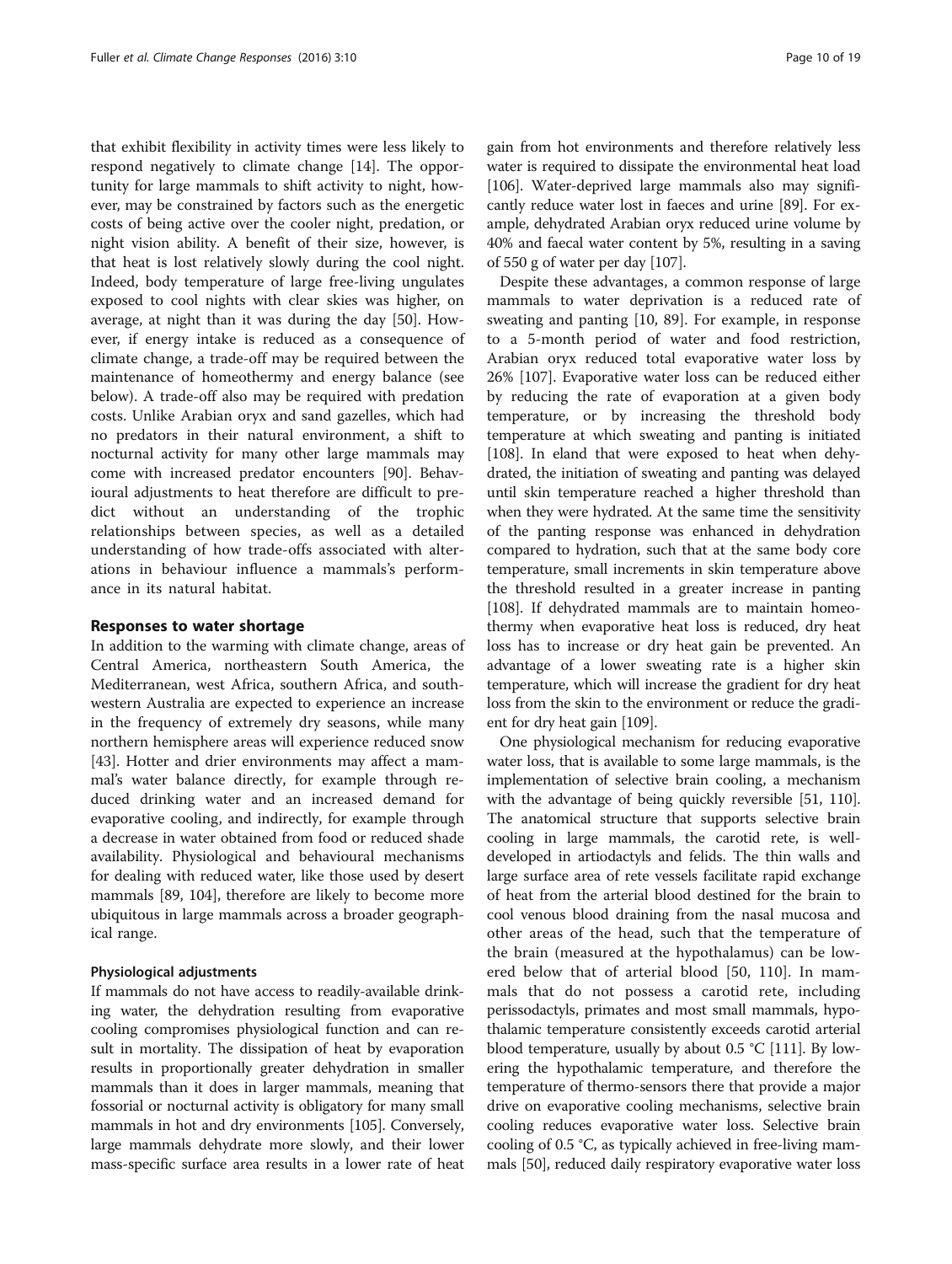of goats by 0.7 l, saving 35% of their daily water intake [[112](#page-17-0)]. In dehydrated artiodactyls, selective brain cooling is enhanced [[109](#page-17-0), [111](#page-17-0)], leading to even greater water savings. By using selective brain cooling for more than 50% of the day, dehydrated heat-exposed sheep reduced their water loss by about half [\[113](#page-17-0)].

Selective brain cooling has been observed in domestic cats [[114\]](#page-17-0), but whether free-living felids implement selective brain cooling as a water conservation mechanism, as artiodactyls do, is not known. In free-living artiodactyls, selective brain cooling is implemented most commonly in the afternoon, when body core temperature is rising slowly and the animals typically are engaging in low levels of activity [\[50\]](#page-16-0). As a water-saving mechanism it may provide an advantage to large mammals facing climate change. In Arabian oryx, the use of selective brain cooling was enhanced in a hot, dry period compared to in a warm, wetter period (Fig. [3](#page-7-0)) [[115](#page-17-0)]. It also was greater than that in the closely-related gemsbok, which inhabited a grassland habitat with similar environmental temperatures but three times as much rainfall [[116\]](#page-17-0), and it was exhibited at a threshold body core temperature lower than that measured in African antelope in more mesic environments [\[115\]](#page-17-0). Whether the enhanced selective brain cooling in Arabian oryx compared to that in African antelope has an anatomical or functional basis is not known. There is considerable variability in carotid rete anatomy between artiodactyls; in one family, the mouse deer (Tragulidae), a carotid rete is absent [\[117\]](#page-17-0). In three African antelope species reported to have varying water dependency, carotid rete morphology did not differ and the capacity to implement selective brain cooling, at least in an environment that provided access to drinking water, was similar [[118\]](#page-17-0). It has been argued that the evolutionary success of artiodactyls, relative to that of perissodactyls, might be attributed partly to the presence of a carotid rete and the resultant water saving capability [[119](#page-17-0)]. Mammals without a carotid rete, like zebras and primates, may not be able to venture as far from water as artiodactyls without risk of compromising their body water balance. Early hominins may have been able to venture far from water in spite of not having a carotid rete by carrying water or water-rich plant matter [\[54](#page-16-0)].

Reducing evaporative water loss in hot, dry environments implies that large mammals prioritize osmoregulation over the maintenance of a constant body core temperature [\[55\]](#page-16-0). A decrease in metabolic heat production in dehydrated large mammals [\[109, 111](#page-17-0)] may reduce the extent of hyperthermia when evaporative cooling is reduced. Nevertheless, as shown originally for camels [[52](#page-16-0)], and subsequently in other large captive mammals [\[50](#page-16-0)], the maximum daily body core temperature progressively increases when mammals are deprived of water. A similar

pattern is evident in free-living large mammals experiencing water shortage. Free-living Arabian oryx and Arabian sand gazelles without access to water exhibited larger daily changes in body core temperature, allowing 24 h maximum body temperature to increase above that recorded when the animals were hydrated [[96,](#page-16-0) [120](#page-17-0)]. As shown in Fig. [3](#page-7-0), Arabian oryx reached a higher body core temperature in a hot, dry period compared to when it was warm and wet. A depression of the 24 h minimum body temperature also was evident in the hot, dry period, but that reduction is likely to represent a failure to maintain 24 h minimum body temperature in response to energy deprivation (see below), rather than an adaptive response to increase heat storage capacity [[55](#page-16-0)]. In Arabian oryx in a desert environment, the period of lowest water and lowest energy availability coincided in summer.

Dehydration-induced hyperthermia may impair performance and increase the risk of heat illness. With the exception of humans, little is known about how high body core temperatures influence performance in large mammals, and what body core temperature represents a lethal limit. In large free-living mammals, the highest body core temperatures that have been recorded, as far as we are aware, are about 42.5 °C in exercising black wildebeest [[121\]](#page-17-0) and water-deprived Arabian oryx [[120](#page-17-0)]. Those body temperatures are likely very close to those that will result in heat-related illness. In the laboratory, dogs and cats succumbed to heat at rectal temperatures between 41.0 and 43.5 °C [\[122](#page-17-0)], and baboons experienced signs of heatstroke at 42.5 °C [\[123](#page-17-0)]. In a desert environment, baboons became socially dysfunctional after a few days without drinking water [[124](#page-17-0)].

When drinking water was returned to heat-exposed baboons in a climatic chamber after three days of water deprivation, body core temperature fell immediately [[54\]](#page-16-0). The fall was not a direct calorimetric effect of cool water ingestion, because the drinking water was at the same temperature as the baboon's body core. A similar rapid fall in body core temperature was observed in dehydrated sheep and goats on the return of warm drinking water, and probably represents rapid activation of evaporative heat loss mechanisms and cutaneous vasodilation [\[111](#page-17-0)]. In neither the sheep and goats nor the baboons was the fall of body core temperature dependent on the restoration of body fluid osmolarity; it occurred before the water was absorbed. Ruminants, like the sheep, goats, and Arabian oryx, may have an advantage over other large mammals during water shortage because the rumen allows the exact replenishment of lost water even in one drink, and it provides a reservoir to buffer the first few days of water deprivation [\[89,](#page-16-0) [104](#page-17-0)]. Camels and Bedouin goats can survive water losses of 30 to 40% of body mass, while a body mass loss of 15% can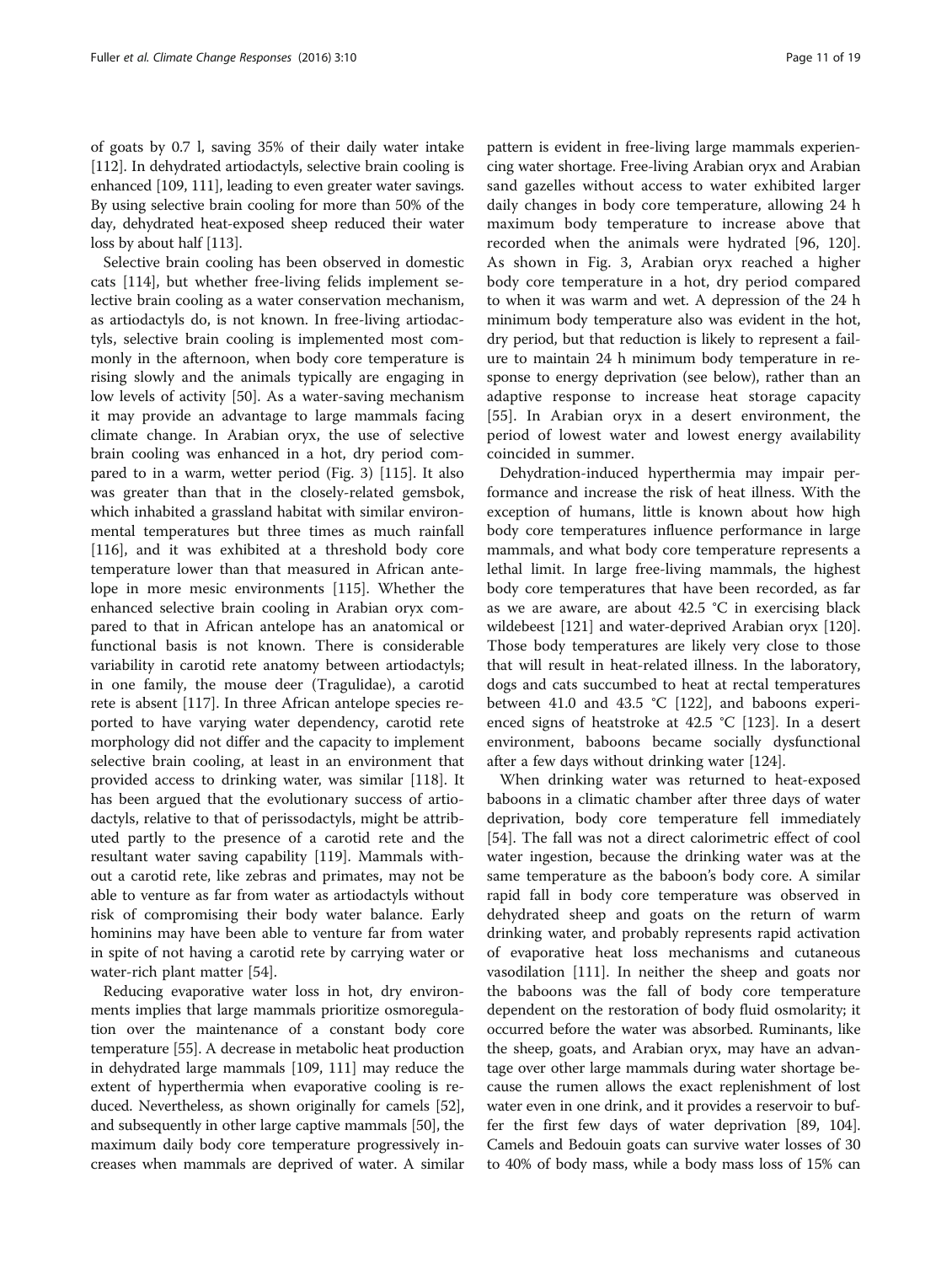result in mortality in other large mammals [\[89\]](#page-16-0). Modelling the responses of large mammals to water deficit in hot enviornments therefore requires a detailed knowledge of the species' physiological plasticity.

## Behavioural adjustments

Large mammals in hot, dry environments also may implement behavioural modifications to reduce evaporative water loss or to increase water intake. As described above, behavioural modifications in response to heat include the selection of cooler microclimates, with shade being particularly important for large mammals, as well as postural changes and a shift towards nocturnal activity. During a very hot and dry summer, Arabian oryx sought shade throughout the day and shifted all activity to the night (Fig. [3](#page-7-0), [[91](#page-16-0)]). At this time of year, Arabian oryx obtain about a quarter of their water from metabolic water and about three quarters from pre-formed water in grasses, which have a water content of about 46% [[125](#page-17-0)]. The selection of succulents or plants with higher water content, if available, may increase water influx in large desert mammals [[101, 126\]](#page-17-0). Carnivores also may be able to supplement drinking with fluids from prey. Leopards in the Kalahari desert, for example, can go without drinking for up to 15 days [[127\]](#page-17-0). Rather than tracking climate change independently, therefore, large carnivores may instead follow their prey [[31\]](#page-15-0). Obtaining water through the diet offers the advantage of meeting both energy and water needs through a single activity. In hotter and drier climates, however, many large mammals will be faced with a concomitant decline in both drinking water and food. Also, when their water balance is compromised, mammals will have to weigh up the costs of obtaining more water from food with the costs of searching for that food, with higher activity likely to require higher evaporative water loss to offset heat from the environment and metabolic heat production.

# Responses to reduced energy

The rate at which mammals obtain and expend energy is an important determinant of their population distribution, and fitness correlates such as body condition, conception rate, perinatal condition, and survival of young [[128\]](#page-17-0). As mammals increase in size they require more energy to meet maintenance, reproduction, and locomotion demands [\[129](#page-17-0)]. Climate change can affect the energy balance of large mammals by altering the quantity and quality of food, as well as its spatial distribution [[128, 130, 131\]](#page-17-0). Changes in species ranges or microclimates selected within a habitat may alter predator-prey overlap and competition between species for food sources [[128](#page-17-0), [131\]](#page-17-0). Changes in the temporal distribution of food also are likely with climate change. Most large mammals confront seasonal variations in their environments and it is critical for them to match the timing of reproduction with expected peaks in resource availability [\[132\]](#page-17-0). Where their reproductive cycle is determined by photoperiod [[132](#page-17-0)] but the timing of food availability is altered by a changing climate, a trophic mismatch may occur (for example [[133](#page-17-0)]). Behaviours necessary to cope with hotter and drier environments, such as shade-seeking, also may force large mammals to reduce foraging time. Indeed, Speakman and Król [\[134\]](#page-17-0) have proposed that in many situations trade-offs in energy acquisition for endotherms are governed mainly by the capacity of the animal to dissipate heat and avoid hyperthermia. Given that large mammals have proportionally more body fat, and a lower mass-specific metabolic rate than do smaller mammals, they are able to endure fasting for longer [[129](#page-17-0)]. Nevertheless, in the face of sustained energy shortage, physiological and behavioural adjustments are required if large mammals are to defend body condition and ensure reproductive success [\[135](#page-17-0)].

## Physiological adjustments

In large mammals, a major contributor to daily energy expenditure is the resting metabolic rate [\[134\]](#page-17-0), and a common response to insufficient energy availability appears to be a decrease in that metabolic rate. Pronounced seasonal fluctuations in metabolic rate, as indexed by heart rate, have been observed in moose, Alpine ibex (Capra ibex ibex), red deer (Cervus elaphus) and horses (Equus ferus caballus and E. ferus przewals $kii$ ) in winter [[68,](#page-16-0) [136](#page-17-0)–[139](#page-17-0)], when the animals have to cope with low quality and difficult to access (e.g., if covered with snow) plant material. In desert environments, food availability closely follows precipitation, so large desert mammals typically experience insufficient food not during winter, but during summer, at a time when they are not exposed to cold stress. Consequently, Arabian oryx [[125](#page-17-0)], Arabian sand gazelles [[138\]](#page-17-0), and springbok [[101\]](#page-17-0) reduced metabolic rate during the dry summer months. In Arabian oryx, for example, the field metabolic rate in summer was almost half that of what it was after rains when grasses were green [[125\]](#page-17-0). Whether large mammals reduce their metabolic rate in advance of seasonal food energy restriction to facilitate weight gain, as has been observed in Arctic ground squirrels [[140\]](#page-17-0), is unknown.

Maintaining homeothermy is energetically demanding, and maintaining a high body core temperature adds costs in cold environments. It is therefore not surprising that in addition to a lowered metabolic rate, lower rumen temperatures in Alpine ibex [\[137\]](#page-17-0) and lower subcutaneous temperatures in red deer and horses [[136, 138, 139](#page-17-0)] were evident in winter. Even in a benign African environment, free-living springbok exhibited lower body core temperature in a dry winter [\[141](#page-17-0)]. Low ambient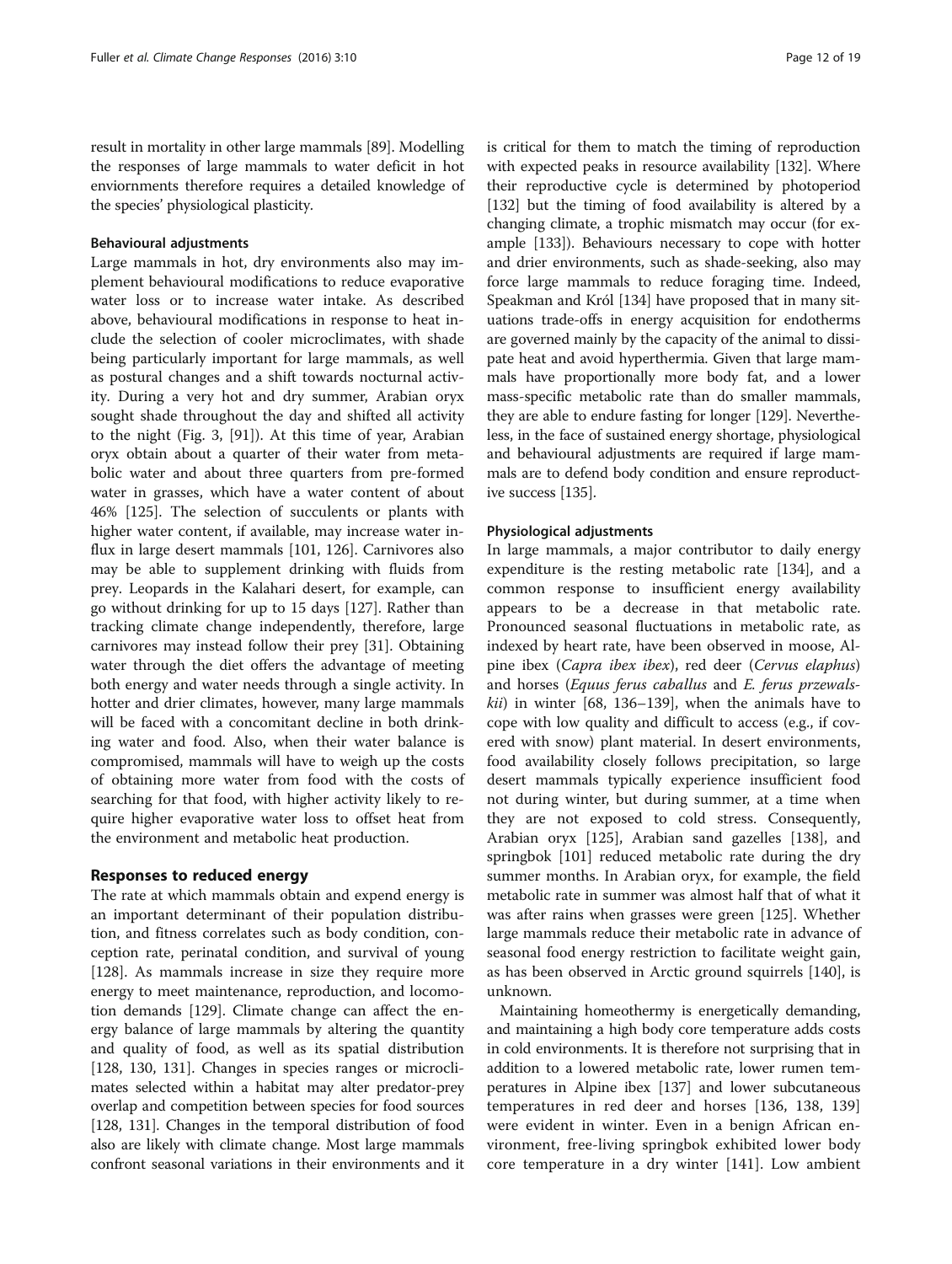temperature itself, however, does not appear to have been the main factor responsible for the reduced body temperatures. In winters as cold as those faced by hypothermic red deer, horses and Alpine ibex, pronghorn antelope (Antilocapra americana) receiving supplementary food maintained body core temperature within a narrow 24 h range, with the 24 h minimum body core temperature higher than that in summer [[142](#page-17-0)]. A reduction in body core temperature also was evident in Arabian oryx (Fig. [3,](#page-7-0) [\[120\]](#page-17-0)) and Arabian sand gazelles in summer [[96](#page-16-0), [143](#page-17-0)], when environmental heat load was high but food was scarce. Similarly, free-living western grey kangaroos had lower 24 h minimum body core temperatures in summer, a dry season in their Australian habitat with reduced plant growth, than in winter [\[144\]](#page-17-0). Polar bears facing reduced food availability in summer also exhibited a gradual decline in body core temperature of about 1 °C [[71](#page-16-0)]. Energy deficit, rather than cold, therefore appears to drive the fall in body core temperature.

That relationship is supported by experiments manipulating the food intake of large mammals. Reducing energy intake to about 70% of maintenance energy requirements decreased the body core temperature of sheep (Ovis aries) by about 0.5 °C [[145\]](#page-17-0) and rectal temperature of horses (*E. ferus caballus*) by 1 °C [\[139](#page-17-0)]. Rectal temperature fell similarly in starved goats and sheep [[146](#page-17-0)]. While the substantial falls in body core temperature that occur in small mammals during torpor may prevent mortality, the lowering of body core temperature in large mammals with continued energy deficit may not be sufficient for survival. Whiteman et al. [\[71\]](#page-16-0) determined that the energy saving resulting from the 1 °C fall in body core temperature of polar bears would be insufficient to prevent a decline in body condition with continued ice loss. In large antelope with insufficient energy, body core temperature progressively fell over several days, with the animals dying in the morning, when they faced increasing energy demands for rewarming [[55\]](#page-16-0). Heterothermy associated with a declining 24 h minimum body temperature in large mammals therefore appears to reflect an inability to maintain body core temperature, rather than a controlled thermoregulatory event like that seen in torpor [\[55](#page-16-0)].

The reduced metabolic rate in large mammals experiencing restricted food supply appears to be attributable partly to a consequential decrease in the mass, and therefore metabolic activity, of visceral organs, including the alimentary tract and rumen papillae [[147\]](#page-17-0). Red deer, which fed less during winter, compensated for that reduced feeding, and the change in visceral organ size, by improving extraction of nutrients from food [[147](#page-17-0)]. In Arabian sand gazelles, a decrease in liver, heart, and muscle masses contributed significantly to a decrease in standard fasting metabolic rate when they were food-

and water-restricted. The mass of the intestine and rumen did not change, however, perhaps reflecting an adaptation of desert mammals enabling them to adjust rapidly in the event that food becomes available after rain [[148](#page-17-0)]. Whether the responses involved in acclimatization to seasonal changes in food availability will be sufficient to buffer mammals against greater food deficits likely with climate change, or unpredictable changes in food resources, is not known.

# Behavioural adjustments

In environments where large mammals face an energy deficit, behavioural modifications may be used to supplement physiological modifications in reducing energy expenditure. Red deer and horses, for example, decreased energy expenditure in winter by lowering metabolic rate and by decreasing locomotor activity [\[136, 139](#page-17-0)]. In contrast, there was no change in the total 24 h activity of Arabian oryx and Arabian gazelles over a year [\[96,](#page-16-0) [120](#page-17-0)], and some animals may counteract imminent starvation through increased foraging efforts or activity for migration [[135](#page-17-0)]. Microclimate selection and behaviours that alter thermal conductance (for example, postural changes or huddling [[11](#page-15-0)]) also can be used to reduce energetic costs of maintaining body temperature in winter [\[149\]](#page-18-0), or during the early morning when environmental temperatures are lowest. In the cold, orienting perpendicular to solar radiation may be used to offset the metabolic costs required to maintain body temperature [[98](#page-17-0)], and may be particularly beneficial in large mammals with sparse fur coats (and hence, little insulation) or of dark colour. Black springbok, a naturally-occurring colour morph, spent less time foraging during winter than did the two lighter colour morphs (common and white springbok), likely reflecting a lower metabolic requirement for maintaining homeothermy. The black springbok were able to obtain nearly twice the energy flux from solar radiation than could the white springbok [[61](#page-16-0)]. Anecdotal reports indicate that black springbok survive cold winters better than do the other colour morphs.

Accessing solar radiation through basking typically is considered an adaptive behaviour of small mammals, and of ectotherms. For small mammals, basking significantly reduces the energy cost of rewarming and the energy cost of maintaining a constant and high body temperature in the cold [[11\]](#page-15-0). However, evidence is emerging that basking also may provide an important strategy for large mammals, particularly over winter or in response to food shortage. Alpine ibex use basking as a means to increase body temperature while sparing crucial fat reserves during winter [\[137](#page-17-0)]. We also have observed food-deprived aardvarks (Orycteropus afer) basking in the early morning, at a time when they are usually in burrows (Weyer et al., University of the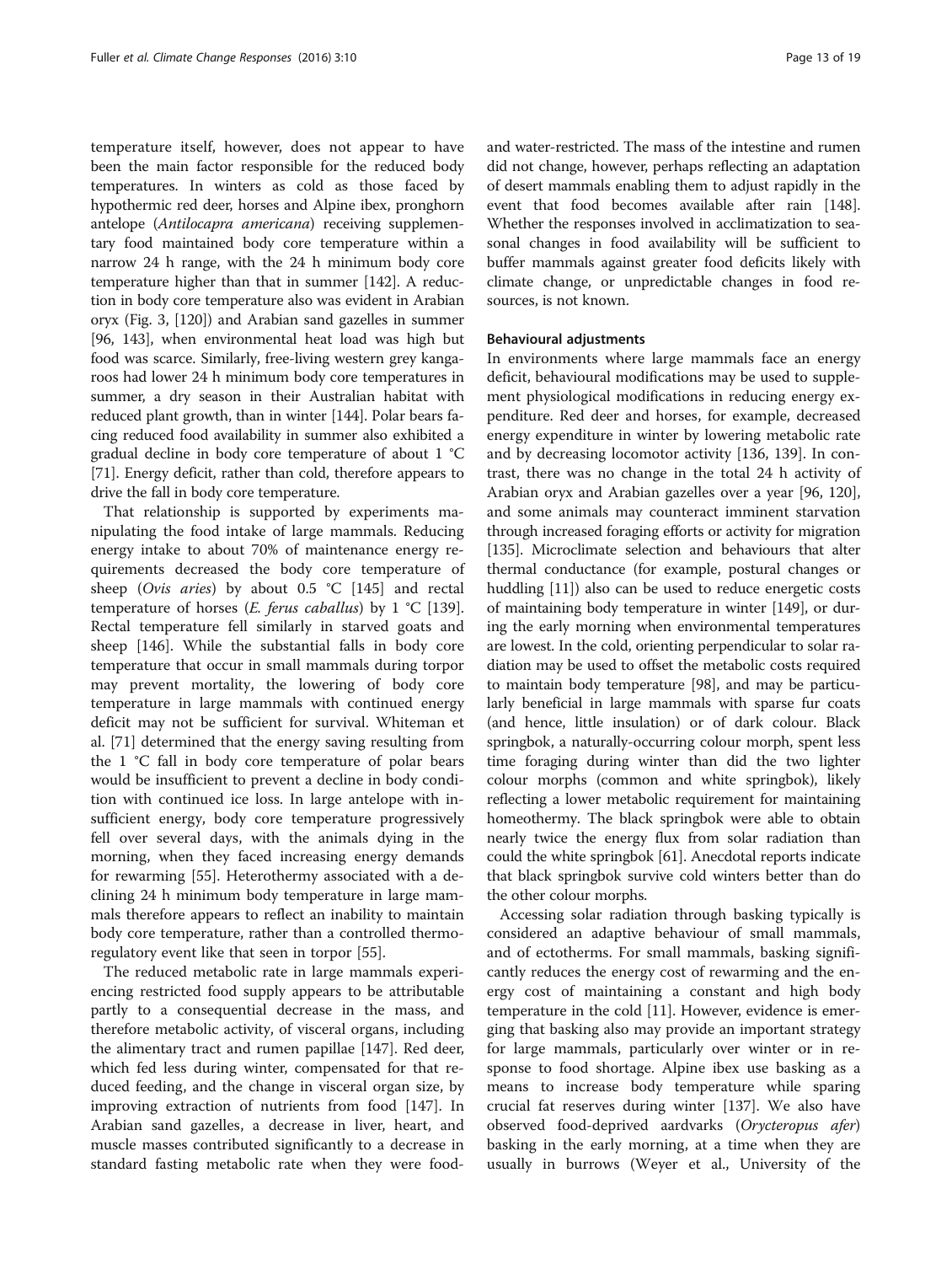Witwatersrand, unpublished observations). Whether basking behaviour is a profitable adaptive mechanism available to other large mammals facing energy deficits is not known. If it is, it may be an indicator of inadequate energy availability, and therefore a useful measure of species' responses to climate change.

# Developing a mechanistic understanding of responses to climate change

Studies on the physiological and behavioural responses of free-living large mammals in their current habitats have revealed insights into how individuals may respond to heat and aridity associated with climate change. As a current analogue of the kind of environment likely in a climate-changed future, Arabian oryx in the hot, dry summer in the deserts of the Middle East face the combined stressors of water shortage, food shortage, and heat. Despite exhibiting both behavioural and physiological responses to all three stressors (Fig. [3\)](#page-7-0) [[90](#page-16-0), [91,](#page-16-0) [115\]](#page-17-0), the oryx exhibited the largest daily fluctuations (up to 7.7 °C) of body temperature ever recorded for a large free-living mammal. Their 24 h maximum body temperatures reached as high as 42.6 °C, while in the early morning, when air temperatures were moderate (26 °C), body temperature dropped to as low as 34.3 °C. The minimum body temperatures that they reached were similar to those observed in other antelope shortly before death associated with inadequate energy [\[55\]](#page-16-0). Arguably, of the large mammals studied, the Arabian oryx currently faces the greatest challenge to homeostasis, and is unlikely to survive if environments become much hotter or drier with climate change. Like many other large mammals, the Arabian oryx will not be able to move to more suitable habitats, and, with a small population and slow reproduction, will be unable to adapt through genetic changes within the population.

In addition to the stressors resulting from a changing climate, Arabian oryx survival, like that of other large mammals, is threatened by habitat destruction, interspecific competition, legal and illegal hunting and capture [[150\]](#page-18-0). In the developing world, overhunting is the greatest threat to large mammal survival [[7](#page-15-0), [151\]](#page-18-0). Many large mammals also are targeted specifically for high-value trade [[152\]](#page-18-0). Human killing has contributed previously to megafauna extinctions [[13\]](#page-15-0) and larger species currently are disproportionately exploited by humans [\[151, 153](#page-18-0)]. Conflict with humans is a major cause of adult mortality in large carnivores, both within and outside of protected areas, particularly if the species has a large home range [[154\]](#page-18-0). An analysis of Amazonian mammals with body mass greater than 1 kg showed that population decline as a result of hunting was negatively correlated with the species' rate of population increase, and positively correlated with longevity and gestation period [\[151](#page-18-0)]. Larger

mammals, therefore, are more vulnerable than are smaller mammals to extinction as a result of hunting and over-harvesting.

Indeed, the greatest threat to biodiversity is likely to arise from the synergistic effect of various threats. The combined effect of climate change, habitat destruction, and harvesting, for example, will be much larger than the summed individual effect of the stressors [[155\]](#page-18-0). For large mammals, their intrinsic biological traits, which include their life history traits and home range requirements, as well as their phenotypic plasticity available to buffer the changes, will influence their vulnerability. As outlined for ectotherms [\[156\]](#page-18-0), behaviour is likely to play an important role in buffering large mammals against climate change effects. Understanding how sensitive to climate change a particular population of large mammals is, and what adaptive capacity the individuals may have, therefore requires measurements to be made in freeliving mammals in their current habitats while undergoing their normal activities. As we have shown here, large mammals can exhibit various physiological and behavioural modifications in response to the stressors of food and water shortage, and heat, but responses to buffer a stressor typically incur trade-offs. Maintaining a relatively constant and high body temperature, for example, requires energy and water. Water is required for osmoregulation, while energy is required for growth and reproduction. Depending on their situation, large mammals will need to rank the importance of competing homeostatic systems, and prioritise those with the highest rank, to maximize their fitness. The evidence obtained so far from several large mammal species in their natural habitat indicates that body temperature regulation is sacrificed in the face of water and energy limitation [[55\]](#page-16-0). If that is a response common to all large mammals, then the magnitude of the fluctuation of body temperature for a given species in a particular environment may provide a useful index of stress [[51, 55\]](#page-16-0), and a key input variable in models predicting vulnerability of a species to climate change.

Measuring body temperature, and other indices of physiological function and behaviour, in free-living large mammals now can be done using biologging, or biotelemetry. Indeed, the technology for animal-borne sensors has advanced rapidly, such that mammals routinely are being equipped for ecological studies [[157\]](#page-18-0). Although fine-scale data can be obtained, it also is important to understand the factors that drive physiological and behavioural modifications. Nocturnal crop raiding activity by chimpanzees, for example, was associated not with a warming climate and the avoidance of daytime activity, but rather with the avoidance of humans who are in the fields during the day [[158\]](#page-18-0). Also, although biologging overcomes the problem of human observers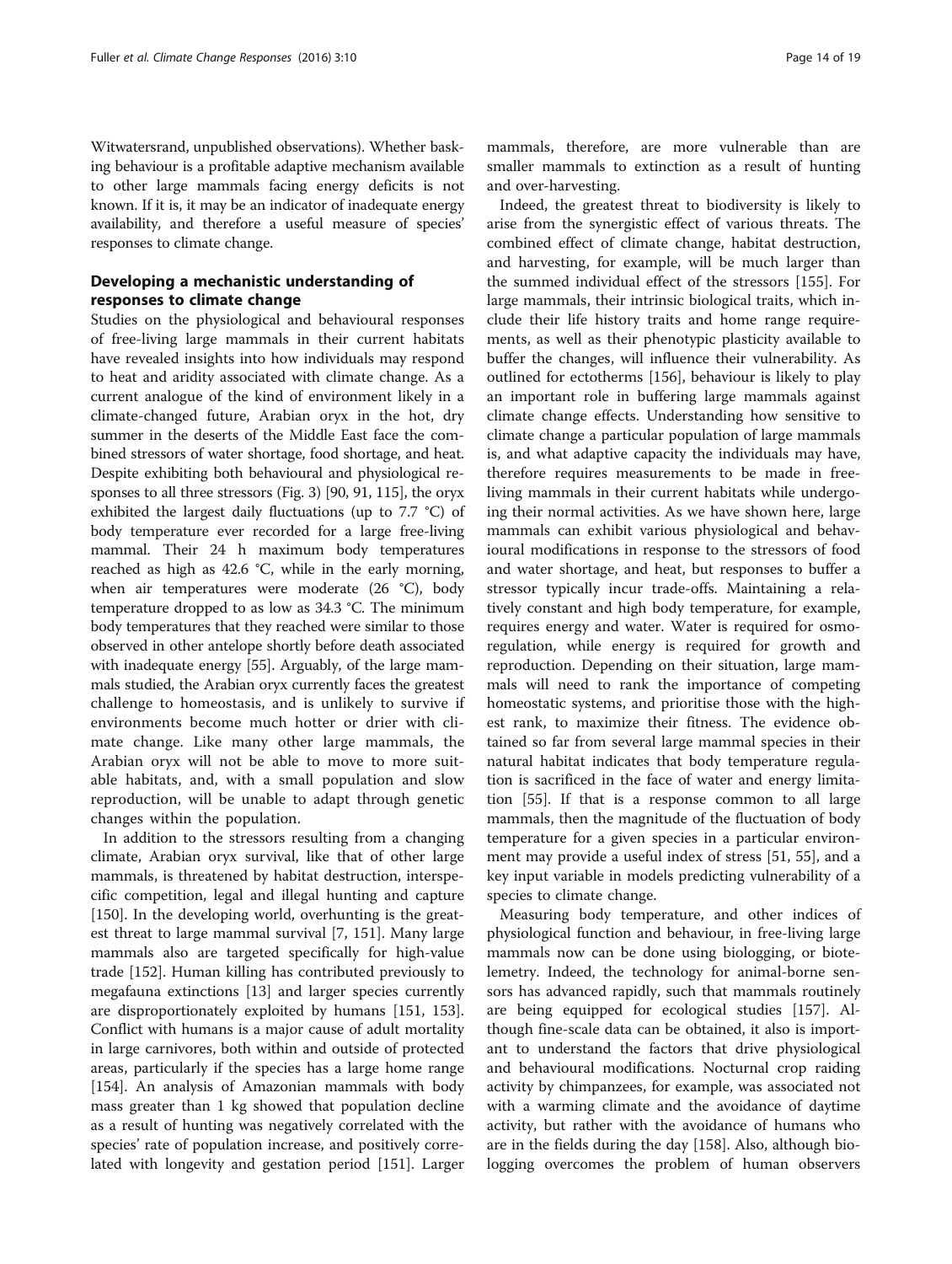influencing an animal's responses [[50](#page-16-0)], care needs to be taken to minimize the impact of animal-borne sensors or monitoring on an animal's welfare. There can be unexpected consequences; drones (unmanned aerial vehicles) flying above free-living black bears (Ursus americanus), from an apparently reasonable distance so as to avoid animal disturbance, caused stress responses reflected by the heart rates of the bears increasing by as much as 400% [\[159\]](#page-18-0). Paradoxically, therefore, even the remote monitoring of large mammals to understand their responses to climate change can cause stress responses that may affect their survival.

Nevertheless, biologging and remote monitoring of the physiological and behavioural responses of multiple large mammal species is required if we are to better understand their sensitivity and vulnerability to climate change. Our review here is focused mainly on the responses of large herbivores, reflecting a bias of research towards these large mammals. Within herbivores, research efforts also have been focused mainly on game species in wealthy countries [\[7\]](#page-15-0). Little is known about the phenotypic plasticity of carnivores, primates, or suids. The approach to understand the responses of large mammals requires long-term monitoring – until now, few studies have extended beyond one year – of many individual animals within a population.

Mechanistic models that have been advanced to predict the effects of climate change on endotherms typically view physiological traits to be fixed within individual species [[76](#page-16-0)]. However, acclimatization to changing stressors and intraspecific differences in a population, in terms of social positioning, reproductive status, and age, may influence an individual's sensitivity and vulnerability to climate change. For example, when food was restricted, subordinate female red deer, surprisingly, achieved a much lower metabolic rate than did dominant females, resulting in less body mass loss [\[160\]](#page-18-0). On the other hand, vervet monkeys (Chlorocebus pygerythrus) with a greater number of social partners achieved better regulation of body temperature during winter than did those with fewer relationships [[149](#page-18-0)]. The effect of young individuals in a population also should not be ignored. Young mammals have a smaller surface area to volume ratio, poorer thermal insulation and greater mass-specific metabolic rate than do adults. They therefore will experience a greater increase in body temperature and dehydrate more quickly in a hot environment than will adults. The combined effect of smaller body size and higher mass-specific energy requirements of juvenile, compared to adult, red kangaroos is thought to underlie the finding that juvenile survival is a major driver of population dynamics in that species [[161](#page-18-0)]. The behavioural responses of a group therefore may be dictated by needs of the young, rather than by those of adults.

# **Conclusions**

Predictive models for the responses of large mammals to climate change therefore require the incorporation of both intraspecific and interspecific variation in traits, together with knowledge of the changing habitat structure and climate. As we have indicated above, there are large gaps in our knowledge of the phenotypic plasticity available to many large species. In addition to understanding that plasticity, modelling a species' responses to climate change requires the incorporation of trophic interactions, including the complex interplay between conspecifics, competitors and predators. The models also require consideration of the field of ecological energetics, which takes a mechanistic approach to ecological interactions by focussing on the fundamental physiology that underpins energy use by organisms and the ability of an organism to harness the required energy in a particular ecological context [[162](#page-18-0)]. By reducing the availability of water and food energy, reduced precipitation is likely to have a major impact on the welfare of large terrestrial mammals. In comparison, large mammals exposed only to a warming climate, but with ready access to drinking water and sufficient food, are likely to be better buffered against the environmental change. Although the macroclimate will affect plant productivity and water availability, microclimates will determine the thermal stress imposed on a mammal. Predictive models of large mammal responses to climate change therefore also need to include microclimate characteristics and availability, as well as a consideration of the capacity of a species to adjust its temporal niche, or to disperse and alter its home range. It has been proposed that a key to conserving wildlife is through protecting particular areas, that is, an area-based approach. However, we agree with Cardillo and colleagues [\[3](#page-15-0)] that a species-based approach, with knowledge of the mammal's life history, body size, phenotypic plasticity, genetic variability and ability to move, will likely be more effective for conserving large terrestrial mammals. That approach requires complex models, not yet available, to connect the behaviour, physiology, demography and performance of large mammals as they respond to changing climates.

# Acknowledgements

We thank Andrew McKechnie for the invitation to contribute a paper to a themed issue focussing on mechanistic models of endotherms' responses to climate change, as well as two anonymous reviewers for helpful comments. We thank Anna Haw, Leith Meyer and Graham Mitchell for veterinary support, and our students, postdoctoral fellows and co-workers for their contribution to our research. We thank the managers and owners of numerous field sites for allowing us access to their facilities, and providing invaluable support during our field studies.

#### Funding

We thank the South African National Research Foundation (NRF), the Carnegie Corporation of New York, the global change SysTem for Analysis, Research and Training (START), the Oppenheimer Memorial Trust, the Tswalu Foundation, the University of the Witwatersrand, and the Australian Research Council for financial support of our research described in this review.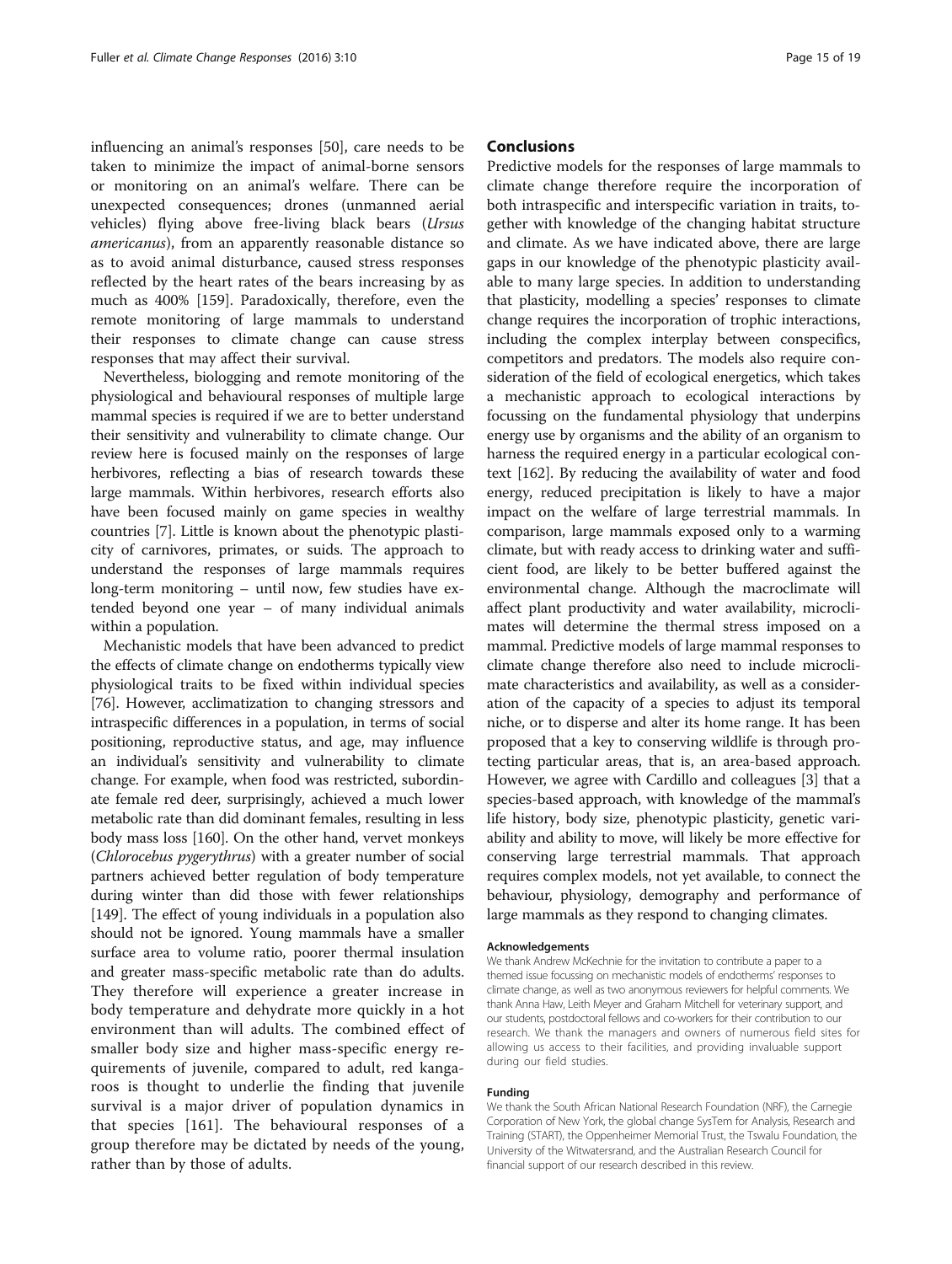## <span id="page-15-0"></span>Availability of data and materials

Not applicable.

#### Author' contributions

All authors contributed to ideas in this review, all authors revised drafts and approved the final version.

#### Competing interests

The authors declare that they have no competing interests.

#### Consent for publication

Not applicable.

## Ethics approval and consent to participate

Not applicable to this review of published work.

## Author details

<sup>1</sup> Brain Function Research Group, School of Physiology, University of the Witwatersrand, Johannesburg, South Africa. <sup>2</sup>School of Anatomy, Physiology, and Human Biology, University of Western Australia, Crawley 6009, Australia. <sup>3</sup>School of Animal, Plant and Environmental Sciences, University of the Witwatersrand, Johannesburg, South Africa.

# Received: 22 June 2016 Accepted: 16 November 2016 Published online: 28 November 2016

#### References

- 1. Davidson AD, Hamilton MJ, Boyer AG, Brown JH, Ceballos G. Multiple ecological pathways to extinction in mammals. Proc Natl Acad Sci U S A. 2009;106:10702–5.
- 2. Hilbers JP, Schipper AM, Hendriks AJ, Verones F, Pereira HM, Huijbregts MAJ. An allometric approach to quantify the extinction vulnerability of birds and mammals. Ecology. 2016;97:615–26.
- 3. Cardillo M, Cardillo M, Mace GM, Jones KE, Bielby J, Bininda-Emonds ORP, et al. Multiple causes of high extinction risk in large mammal species. Science. 2005;309:1239–41.
- 4. Di Marco M, Boitani L, Mallon D, Hoffmann M, Iacucci A, Meijaard E, et al. A retrospective evaluation of the global decline of carnivores and ungulates. Conserv Biol. 2014;28:1109–18.
- 5. Craigie ID, Baillie JEM, Balmford A, Carbone C, Collen B, Green RE, et al. Large mammal population declines in Africa's protected areas. Biol Conserv. 2010;143:2221–8.
- 6. Di Marco M, Buchanan GM, Szantoi Z, Holmgren M, Grottolo Marasini G, Gross D, et al. Drivers of extinction risk in African mammals: the interplay of distribution state, human pressure, conservation response and species biology. Philos Trans R Soc Lond B Biol Sci. 2014;369:20130198.
- Ripple WJ, Newsome TM, Wolf C, Dirzo R, Everatt KT, Galetti M, et al. Collapse of the world's largest herbivores. Sci Adv. 2015;1:e1400103.
- 8. Skinner JD, Chimimba CT. The Mammals of the Southern African Subregion. 3rd ed. Cambridge: Cambridge University Press; 2005.
- 9. Smith FA, Lyons SK. How big should a mammal be? A macroecological look at mammalian body size over space and time. Philos Trans R Soc Lond B Biol Sci. 2011;366:2364–78.
- 10. Jessen C. Temperature regulation in humans and other mammals. Berlin: Springer; 2001.
- 11. Tattersall GJ, Sinclair BJ, Withers PC, Fields PA, Seebacher F, Cooper CE, et al. Coping with thermal challenges: physiological adaptations to environmental temperatures. Compr Physiol. 2012;2:2151–202.
- 12. Gardner JL, Peters A, Kearney MR, Joseph L, Heinsohn R. Declining body size: a third universal response to warming? Trends Ecol Evol. 2011;26:285–91.
- 13. Barnosky AD, Koch PL, Feranec RS, Wing SL, Shabel AB. Assessing the causes of late Pleistocene extinctions on the continents. Science. 2004;306:70–5.
- 14. McCain CM, King SRB. Body size and activity times mediate mammalian responses to climate change. Glob Chang Biol. 2014;20:1760–9.
- 15. Tøien Ø, Blake J, Edgar DM, Grahn DA, Heller C, Barnes BM. Hibernation in black bears: independence of metabolic suppression from body temperature. Science. 2011;331:906–9.
- 16. Hansen PJ. Effects of heat stress on mammalian reproduction. Philos Trans R Soc Lond B Biol Sci. 2009;364:3341–50.
- 17. Thornton PK, Van De Steeg J, Notenbaert A, Herrero M. The impacts of climate change on livestock and livestock systems in developing countries: a review of what we know and what we need to know. Agric Syst. 2009; 101:113–27.
- 18. Vetter SG, Ruf T, Bieber C, Arnold W. What is a mild winter? Regional differences in within-species responses to climate change. PLoS One. 2015;10:1–17.
- 19. Schipper J, Chanson JS, Chiozza F, Cox NA, Hoffmann M, Katariya V, et al. The status of the world's land and marine mammals: diversity, threat, and knowledge. Science. 2008;322:225–30.
- 20. Rondinini C, Visconti P. Scenarios of large mammal loss in Europe for the 21st century. Conserv Biol. 2015;29:1028–36.
- 21. Di Minin E, Slotow R, Hunter LTB, Montesino Pouzols F, Toivonen T, Verburg PH, et al. Global priorities for national carnivore conservation under land use change. Sci Rep. 2016;6:23814.
- 22. Mantyka-Pringle CS, Visconti P, Di Marco M, Martin TG, Rondinini C, Rhodes JR. Climate change modifies risk of global biodiversity loss due to landcover change. Biol Conserv. 2015;187:103–11.
- 23. Kearney M, Porter W. Mechanistic niche modelling: combining physiological and spatial data to predict species' ranges. Ecol Lett. 2009;12:334–50.
- 24. Kelt DA, Van Vuren DH. The ecology and macroecology of mammalian home range area. Am Nat. 2001;157:637–45.
- 25. Tamburello N, Côté IM, Dulvy NK. Energy and the scaling of animal space use. Am Nat. 2015;186:196–211.
- 26. Lindstedt SL, Miller BJ, Buskirk SW. Home range, time, and body size in mammals. Ecology. 1986;67:413–8.
- 27. Santini L, Di Marco M, Visconti P, Baisero D, Boitani L, Rondinini C. Ecological correlates of dispersal distance in terrestrial mammals. Hystrix, Ital J Mammal. 2013;24:181–6.
- 28. Garland Jr T. Scaling the energetic cost of transport to body mass in terrestrial mammals. Am Nat. 1983;121:571–87.
- 29. Taylor CR, Heglund NC. Energetics and mechanics of terrestrial locomotion. Annu Rev Physiol. 1982;44:97–107.
- 30. Settele J, Scholes R, Betts R, Bunn S, Leadley P, Nepstad D, et al. Terrestrial and inland water systems. In: Field CB, Barros VR, Dokken DJ, Mach KJ, Mastrandrea MD, Bilir TE, et al., editors. Climate change 2014: impacts, adaptation and vulnerability. Part A: global and sectoral aspects, Contribution of Working Group II to the Fifth Assessment Report of the Intergovernmental Panel on Climate Change. Cambridge: Cambridge University Press; 2014.
- 31. Thuiller W, Broennimann O, Hughes G, Alkemade JRM, Midgley GF, Corsi F. Vulnerability of African mammals to anthropogenic climate change under conservative land transformation assumptions. Glob Chang Biol. 2006;12:424–40.
- 32. Parmesan C. Ecological and evolutionary responses to recent climate change. Annu Ecol Evol Syst. 2006;37:637–69.
- 33. Williamson D, Williamson J, Ngwamotsoko KT. Wildebeest migration in the Kalahari. Afr J Ecol. 1988;26:269–80.
- 34. Owen-Smith N, Ogutu JO. Changing rainfall and obstructed movements: impact on African ungulates. In: Brodie JF, Post ES, Doak DF, editors. Wildlife conservation in a changing climate. Chicago: University of Chicago Press; 2013.
- 35. Santini L, Cornulier T, Bullock JM, Palmer SCF, White SM, Hodgson JA, et al. A trait-based approach for predicting species responses to environmental change from sparse data: how well might terrestrial mammals track climate change? Glob Chang Biol. 2016;22:2415–24.
- 36. Seddon PJ. From reintroduction to assisted colonization: moving along the conservation translocation spectrum. Restor Ecol. 2010;18:796–802.
- 37. Lunt ID, Byrne M, Hellmann JJ, Mitchell NJ, Garnett ST, Hayward MW, et al. Using assisted colonisation to conserve biodiversity and restore ecosystem function under climate change function under climate change. Biol Conserv. 2013;157:172–7.
- 38. Tarszisz E, Dickman CR, Munn AJ. Physiology in conservation translocations. Conserv Physiol. 2014;2:1–19.
- 39. Blueweiss AL, Fox H, Kudzma V, Nakashima D, Peters R, Sams S. Relationships between body size and some life history parameters. Oecologia. 2008;37:257–72.
- 40. Lindstedt SL, Calder WA. Body size, physiological time, and longevity of homeothermic animals. Q Rev Biol. 1981;56:1–16.
- 41. Carey JR, Judge DS. Longevity records: life spans of mammals, birds, amphibians, reptiles, and fish. Odense: Odense University Press; 2000.
- 42. Smith SJ, Edmonds J, Hartin CA, Mundra A, Calvin K. Near-term acceleration in the rate of temperature change. Nat Clim Chang. 2015;5:333–6.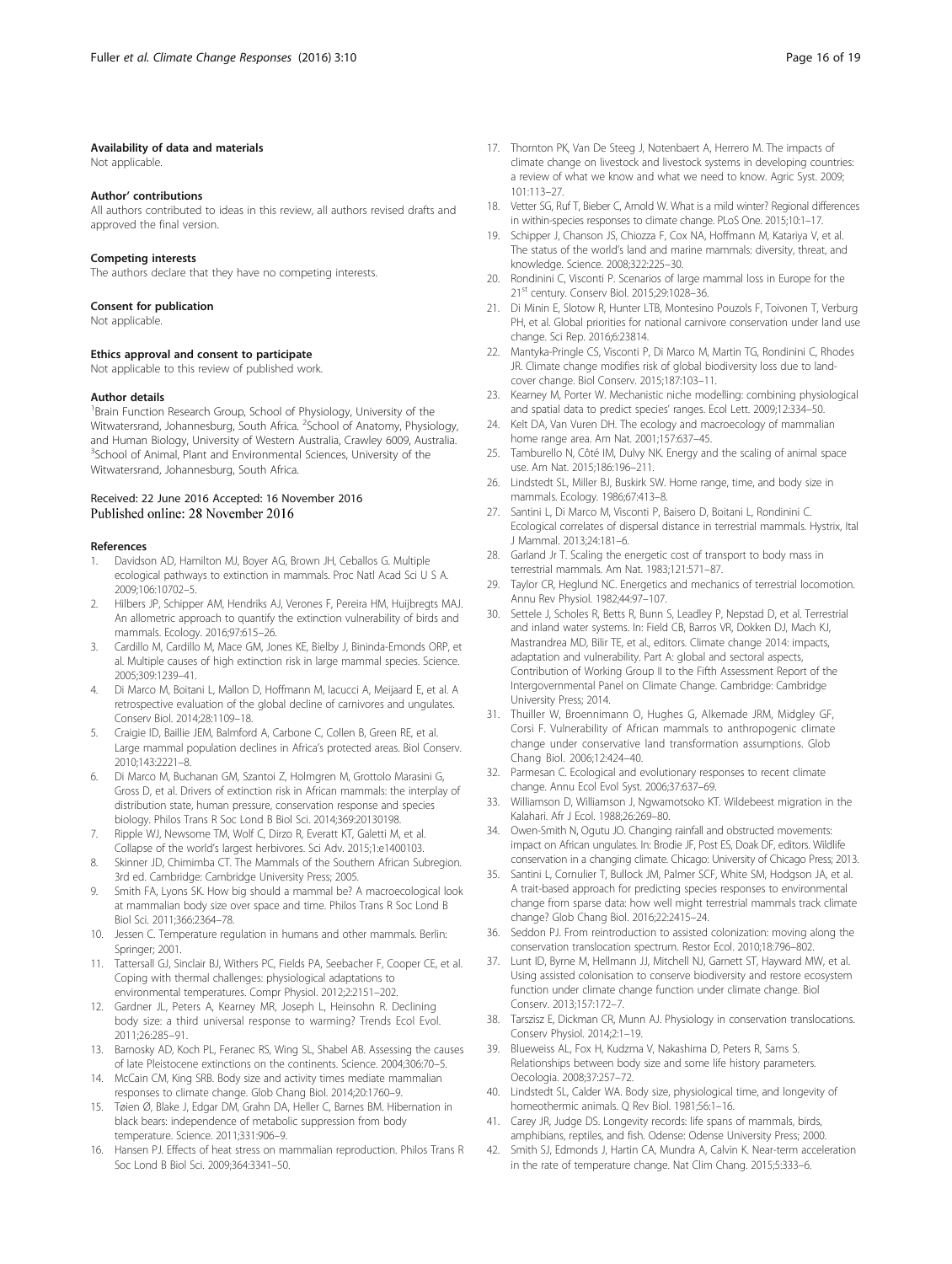- <span id="page-16-0"></span>43. Diffenbaugh NS, Field CB. Changes in ecologically critical terrestrial climate conditions. Science. 2013;341:486–92.
- 44. Millar JS, Zammuto RM. Life histories of mammals: an analysis of life tables. Ecology. 1983;64:631–5.
- 45. Sadleir R. The role of nutrition in the reproduction of wild mammals. J Reprod Fertil Suppl. 1969;6:39–48.
- 46. Blackburn TM, Gaston KJ. The relationship between animal abundance and body size: a review of the mechanisms. Adv Ecol Res. 1999;28:181–210.
- 47. Hetem RS, Fuller A, Maloney SK, Mitchell D. Responses of large mammals to climate change. Temperature. 2014;1:115–27.
- 48. Franks SJ, Hoffmann AA. Genetics of climate change adaptation. Annu Rev Genet. 2012;46:185–208.
- 49. Parmesan C, Root TL, Willig MR. Impacts of extreme weather and climate on terrestrial biota. Bull Am Meteorol Soc. 2000;81:443–50.
- 50. Mitchell D, Maloney SK, Jessen C, Laburn HP, Kamerman PR, Mitchell G, et al. Adaptive heterothermy and selective brain cooling in arid-zone mammals. Comp Biochem Physiol B Biochem Mol Biol. 2002;131:571–85.
- 51. Fuller A, Hetem RS, Maloney SK, Mitchell D. Adaptation to heat and water shortage in large, arid-zone mammals. Physiology. 2014;29:159–67.
- 52. Schmidt-Nielsen K, Schmidt-Nielsen B, Jarnum SA, Houpt TR. Body temperature of the camel and its relation to water economy. Am J Physiol. 1957;188:103–12.
- 53. Taylor CR. The eland and the oryx. Sci Am. 1969;220:88–95.
- 54. Mitchell D, Fuller A, Maloney SK. Homeothermy and primate bipedalism: is water shortage or solar radiation the main threat to baboon (Papio hamadryas) homeothermy? J Hum Evol. 2009;56:439–46.
- 55. Hetem RS, Maloney SK, Fuller A, Mitchell D. Heterothermy in large mammals: inevitable or implemented? Biol Rev. 2016;91:187–205.
- 56. Fick LG, Kucio TA, Fuller A, Matthee A, Mitchell D. The relative roles of the parasol-like tail and burrow shuttling in thermoregulation of free-ranging Cape ground squirrels, Xerus inauris. Comp Biochem Physiol A Mol Integr Physiol. 2009;152:334–40.
- 57. Chappell MA, Bartholomew GA. Activity and thermoregulation of the antelope ground squirrel Ammospermophilus leucurus in winter and summer. Physiol Zool. 1981;54:215–23.
- 58. Clarke A, Rothery P. Scaling of body temperature in mammals and birds. Funct Ecol. 2008;22:58–67.
- 59. McNab BK. Physiological convergence amongst ant-eating and termiteeating mammals. J Zool. 1984;203:485–510.
- 60. Nielsen BYB, Hales JRS, Strange S, Juel NJ, Warberg J, Saltin B. Human circulatory and thermoregulatory adaptations with heat acclimation and exercise in a hot, dry environment. J Physiol. 1993;460:467–85.
- 61. Hetem RS, de Witt BA, Fick LG, Fuller A, Kerley GIH, Meyer LCR, et al. Body temperature, thermoregulatory behaviour and pelt characteristics of three colour morphs of springbok (Antidorcas marsupialis). Comp Biochem Physiol A Mol Integr Physiol. 2009;152:379–88.
- 62. Walsberg GE. Coat color and solar heat gain in animals. Bioscience. 1983;33:88–91.
- 63. Hofmeyr MD. Thermal properties of the pelages of selected African ungulates. S Afr J Zool. 1985;20:179–89.
- 64. Schmidt-Nielsen B, Schmidt-Nielsen K, Houpt TR, Jarnum SA. Water balance of the camel. Am J Physiol. 1965;185:185–94.
- 65. Finch VA. Thermoregulation and heat balance of the East African eland and hartebeest. Am J Physiol. 1972;222:1374–9.
- 66. Hetem RS, Mitchell D, De Witt BA, Fick LG, Meyer LCR, Shane K, et al. Cheetah do not abandon hunts because they overheat. Biol Lett. 2013; 9:20130472.
- 67. Meyer LCR, Fick L, Matthee A, Mitchell D, Fuller A. Hyperthermia in captured impala (Aepyceros melampus): a fright not flight response. J Wildl Dis. 2008; 44:404–16.
- 68. Renecker LA, Hudson RJ. Seasonal energy expenditures and thermoregulatory responses of moose. Can J Zool. 1986;64:322–7.
- 69. McCann N, Moen R, Harris T. Warm-season heat stress in moose (Alces alces). Can J Zool. 2013;91:893–8.
- 70. Best RC. Thermoregulation in resting and active polar bears. J Comp Physiol B Biochem Syst Environ Physiol. 1982;146:63–73.
- 71. Whiteman JP, Harlow HJ, Durner GM, Anderson-Sprecher R, Albeke SE, Regehr EV, et al. Summer declines in activity and body temperature offer polar bears limited energy savings. Science. 2015;349:295–8.
- 72. Khaliq I, Hof C, Prinzinger R, Böhning-Gaese K, Pfenninger M. Global variation in thermal tolerances and vulnerability of endotherms to climate change. Proc Biol Sci. 2014;281:20141097.
- 73. Buckley LB, Hurlbert AH, Jetz W. Broad-scale ecological implications of ectothermy and endothermy in changing environments. Glob Ecol Biogeogr. 2012;21:873–85.
- 74. Kingma BR, Frijns AJH, Schellen L, van Marken Lichtenbelt WD. Beyond the classic thermoneutral zone, Including thermal comfort. Temperature. 2014;1:142–9.
- 75. McCutcheon LJ, Geor RJ. Influence of training on sweating responses during submaximal exercise in horses. J Appl Physiol. 2000;89:2463–71.
- 76. Boyles JG, Seebacher F, Smit B, McKechnie AE. Adaptive thermoregulation in endotherms may alter responses to climate change. Integr Comp Biol. 2011;51:676–90.
- 77. Robertshaw D. Mechanisms for the control of respiratory evaporative heat loss in panting animals. J Appl Physiol. 2006;101:664–8.
- 78. Dunkin RC. From tissues to landscapes: how thermal physiology, water use, and climate influence patterns of landscape use in elephants. Santa Cruz: University of California; 2012.
- 79. Dunkin RC, Wilson D, Way N, Johnson K, Williams TM. Climate influences thermal balance and water use in African and Asian elephants: physiology can predict drivers of elephant distribution. J Exp Biol. 2013;216:2939–52.
- 80. Weissenböck NM, Arnold W, Ruf T. Taking the heat: thermoregulation in Asian elephants under different climatic conditions. J Comp Physiol B Biochem Syst Environ Physiol. 2012;182:311–9.
- 81. D'Araujo SR. The relationship between body and environmental temperature in savanna elephants. Pretoria: University of Pretoria; 2015.
- Ingram DL. Heat loss and its control in pigs. In: Monteith JL, Mount LE, editors. Heat loss from animals and man. London: Butterworths; 1974.
- Jenkinson DM. Comparative physiology of sweating. Br J Dermatol. 2006;88:397–406.
- Fuller A, Maloney SK, Kamerman PR, Mitchell G, Mitchell D. Absence of selective brain cooling in free-ranging zebras in their natural habitat. Exp Physiol. 2000;85:209–17.
- 85. Musewe VO, Maloiy GMO, Kanja JK. Evaporative water loss in two small African antelopes: the dik-dik and the suni. Comp Biochem Physiol - C Comp Pharmacol. 1976;53:17–8.
- 86. Dawson TJ, Robertshaw D, Taylor CR. Sweating in the kangaroo: a cooling mechanism during exercise, but not in the heat. Am J Physiol Regul Integr Comp Physiol. 1974;227:494–8.
- 87. Needham AD, Dawson TJ, Hales JRS. Forelimb blood flow and saliva spreading in the thermoregulation of the red kangaroo, Megaleia rufa. Comp Biochem Physiol A Mol Integr Physiol. 1974;49:555-65.
- 88. Liow LH, Fortelius M, Bingham E, Lintulaakso K, Mannila H, Flynn L, et al. Higher origination and extinction rates in larger mammals. Proc Natl Acad Sci U S A. 2008;105:6097–102.
- 89. Cain III JW, Krausman PR, Rosenstock SR, Turner JC. Mechanisms of thermoregulation and water balance in desert ungulates. Wildl Soc Bull. 2013;34:570–81.
- Ostrowski S, Williams JB, Ismael K. Heterothermy and the water economy of free-living Arabian oryx (Oryx leucoryx). J Exp Biol. 2003;206:1471–8.
- 91. Hetem RS, Strauss WM, Fick LG, Maloney SK, Meyer LCR, Shobrak M, et al. Activity re-assignment and microclimate selection of free-living Arabian oryx: responses that could minimise the effects of climate change on homeostasis? Zoology. 2012;115:411–6.
- 92. Hetem RS, Maloney SK, Fuller A, Meyer LCR, Mitchell D. Validation of a biotelemetric technique, using ambulatory miniature black globe thermometers, to quantify thermoregulatory behaviour in ungulates. J Exp Zool. 2007;307A:342–56.
- 93. Hetem RS, De Witt BA, Fick LG, Fuller A, Maloney SK, Meyer LCR, et al. Effects of desertification on the body temperature, activity and water turnover of Angora goats. J Arid Environ. 2011;75:20–8.
- 94. Mole MA, DAraujo SR, Van Aarde RJ, Mitchell D, Fuller A. Coping with heat: behavioural and physiological responses of savanna elephants in their natural habitat. Conserv Physiol. 2016;4:1–11.
- 95. Hetem RS, Mitchell D, Maloney SK, Meyer LC, Fick LG, Kerley GI, et al. Fever and sickness behavior during an opportunistic infection in a free-living antelope, the greater kudu (Tragelaphus strepsiceros). Am J Physiol Regul Integr Comp Physiol. 2008;294:246–54.
- 96. Hetem RS, Maartin W, Fick LG, Kevin S. Does size matter? Comparison of body temperature and activity of free-living Arabian oryx (Oryx leucoryx) and the smaller Arabian sand gazelle (Gazella subguttouosa) in the Saudi desert. J Comp Physiol B Biochem Syst Environ Physiol. 2012; 182:437–49.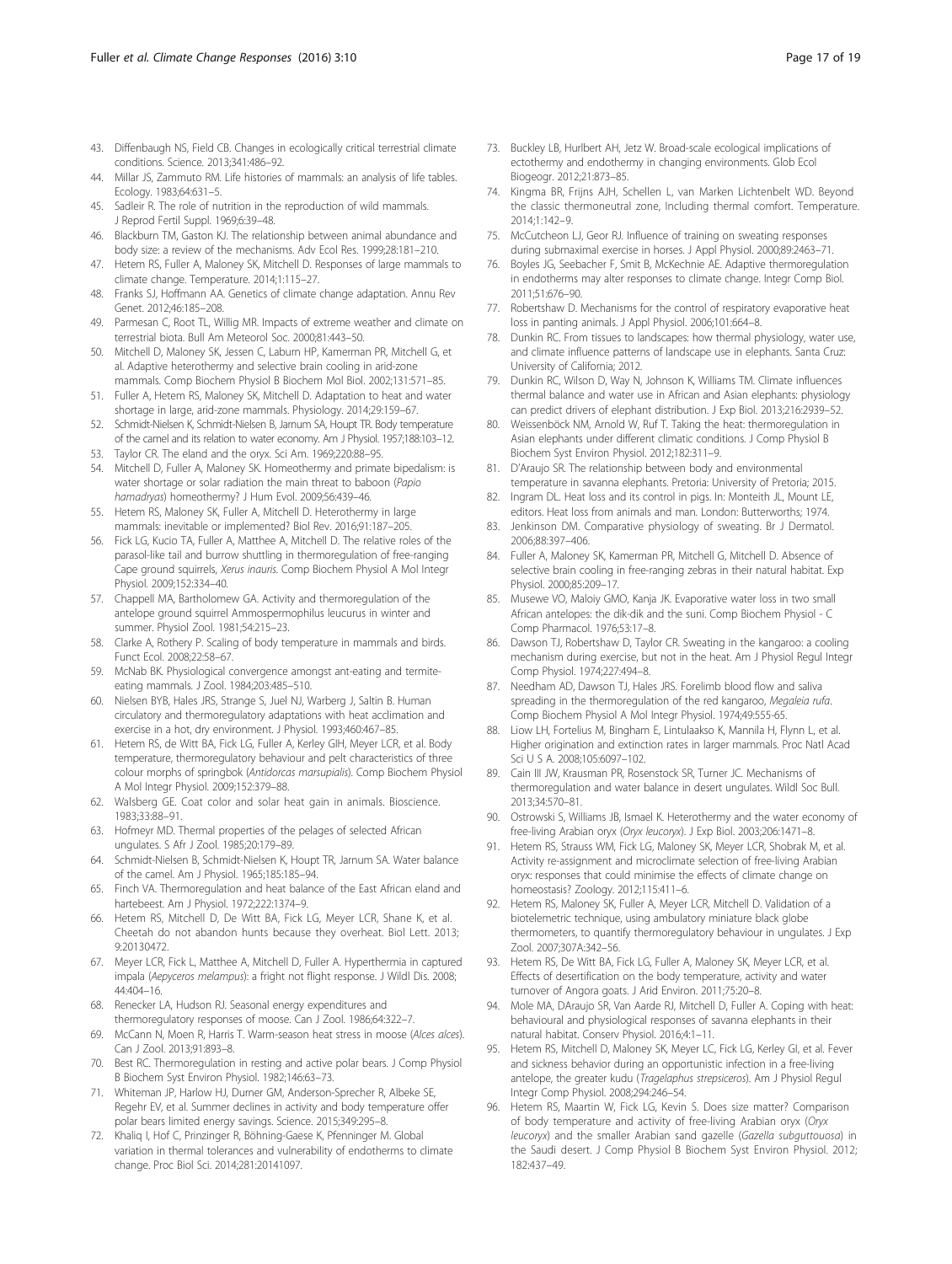- <span id="page-17-0"></span>97. Roberts JA, Coulson G, Munn AJ, Kearney MR. A continent-wide analysis of the shade requirements of red and western grey kangaroos. Temperature. 2016;8940:1–14.
- 98. Maloney SK, Moss G, Mitchell D. Orientation to solar radiation in black wildebeest (Connochaetes gnou). J Comp Physiol A. 2005;191:1065–77.
- 99. Hofmeyr MD, Louw GN. Thermoregulation pelage conductance and renal function in the desert-adapted springbok, Antidorcas marsupialis. J Arid Environ. 1987;13:137–51.
- 100. Hut RA, Kronfeld-Schor N, van der Vinne V, De la Iglesia H. In search of a temporal niche: Environmental factors. Prog Brain Res. 1st ed. Elsevier B.V.; 2012;199:281–304.
- 101. Nagy KA, Knight MH. Energy, water, and food use by springbok antelope (Antidorcas marsupialis) in the Kalahari Desert. J Mammal. 1994;75:860–72.
- 102. Bourgoin G, Garel M, Blanchard P, Dubray D, Maillard D, Gaillard J-M. Daily responses of mouflon (Ovis gmelini musimon × Ovis sp.) activity to summer climatic conditions. Can J Zool. 2011;89:765–73.
- 103. Tattersall I. The concept of cathemerality: history and definition. Folia Primatol. 2006;77:7–14.
- 104. Silanikove N. The struggle to maintain hydration and osmoregulation in animals experiencing severe dehydration and rapid rehydration: the story of ruminants. Exp Physiol. 1994;79:281–300.
- 105. Walsberg GE. Small mammals in hot deserts: some generalizations revisited. Bioscience. 2000;50:109–20.
- 106. Mitchell D, Laburn HP, Nijland MJM, Zurovsky Y, Mitchell G. Selective brain cooling and survival. S Afr J Sci. 1987;83:598–604.
- 107. Ostrowski S, Williams JB, Mésochina P, Sauerwein H. Physiological acclimation of a desert antelope, Arabian oryx (Oryx leucoryx), to long-term food and water restriction. J Comp Physiol B Biochem Syst Environ Physiol. 2006;176:191–201.
- 108. Finch VA, Robertshaw D. Effect of dehydration on thermoregulation in eland and hartebeest. Am J Physiol Regul Integr Comp Physiol. 1979;6:R192–6.
- 109. Jessen C, Dmi'el R, Choshniak I, Ezra D, Kuhnen G. Effects of dehydration and rehydration on body temperatures in the black Bedouin goat. Pflugers Arch Eur J Physiol. 1998;436:659–66.
- 110. Jessen C. Brain cooling: an economy mode of temperature regulation in artiodactyls. News Physiol Sci. 1998;13:281–6.
- 111. Fuller A, Meyer LCR, Mitchell D, Maloney SK. Dehydration increases the magnitude of selective brain cooling independently of core temperature in sheep. Am J Physiol Regul Integr Comp Physiol. 2007;293:438–46.
- 112. Kuhnen G. Selective brain cooling reduces respiratory water loss during heat stress. Comp Biochem Physiol A Mol Integr Physiol. 1997;118:891–5.
- 113. Strauss WM, Hetem RS, Mitchell D, Maloney SK, Meyer LCR, Fuller A. Selective brain cooling reduces water turnover in dehydrated sheep. PLoS One. 2015;10:1–18.
- 114. Baker MA, Doris PA. Effect of dehydration on hypothalamic control of evaporation in the cat. J Physiol. 1982;322:457–68.
- 115. Hetem RS, Strauss WM, Fick LG, Maloney SK, Meyer LCR, Fuller A, et al. Selective brain cooling in Arabian oryx (Oryx leucoryx): a physiological mechanism for coping with aridity? J Exp Biol. 2012;215:3917–24.
- 116. Maloney SK, Fuller A, Mitchell G, Mitchell D. Brain and arterial blood temperatures of free-ranging oryx (Oryx gazella). Pflugers Arch Eur J Physiol. 2002;443:437–45.
- 117. Fukuta K, Kudo H, Sasaki M, Kimura J, Bin Ismail D, Endo H. Absence of carotid rete mirabile in small tropical ruminants: implications for the evolution of the arterial system in artiodactyls. J Anat. 2007;210:112–6.
- 118. Strauss WM, Hetem RS, Mitchell D, Maloney SK, Meyer LCR, Fuller A. Three African antelope species with varying water dependencies exhibit similar selective brain cooling. J Comp Physiol B. 2016;186:527–40.
- 119. Mitchell G, Lust A. The carotid rete and artiodactyl success. Biol Lett. 2008;4:415–8.
- 120. Hetem RS, Strauss WM, Fick LG, Maloney SK, Meyer LCR, Shobrak M, et al. Variation in the daily rhythm of body temperature of free-living Arabian oryx (Oryx leucoryx): does water limitation drive heterothermy? J Comp Physiol B Biochem Syst Environ Physiol. 2010;180:1111–9.
- 121. Jessen C, Laburn HP, Knight MH, Kuhnen G, Goelst K, Mitchell D. Blood and brain temperatures of free-ranging black wildebeest in their natural environment. Am J Physiol Regul Integr Comp Physiol. 1994;267:R1528–36.
- 122. Adolph EF. Tolerance to heat and dehydration in several species of mammals. Am J Physiol. 1947;151:564–75.
- 123. Bouchama A, Roberts G, Al Mohanna F, El-Sayed R, Lach B, Chollet-Martin S, et al. Inflammatory, hemostatic, and clinical changes in a baboon experimental model for heatstroke. J Appl Physiol. 2005;98:697–705.
- 124. Brain C. Activity of water-deprived baboons (Papio ursinus) during intertroop encounters. S Afr J Sci. 1991;87:221–2.
- 125. Williams JB, Ostrowski S, Bedin E, Ismail K. Seasonal variation in energy expenditure, water flux and food consumption of Arabian oryx Oryx leucoryx. J Exp Biol. 2001;204:2301–11.
- 126. Nagy KA, Peterson CC. Scaling of water flux rate in animals. Berkeley: University of California Press; 1988.
- 127. Bothma JDP, Le Riche EAN. Aspects of the ecology and the behavior of the leopard in the kalahari desert. Koedoe. 1984;27:259–79.
- 128. Long RA, Bowyer RT, Porter WP. Behavior and nutritional condition buffer a large-bodied endotherm against direct and indirect effects of climate. Ecol Monogr. 2014;84:513–32.
- 129. Calder WA. Size, function and life history. Mineola: Dover Publications; 1996.
- 130. Humphries MM, Umbanhowar J, McCann KS. Bioenergetic prediction of climate change impacts on northern mammals. Integr Comp Biol. 2015; 44:152–62.
- 131. Vors LS, Boyce MS. Global declines of caribou and reindeer. Glob Chang Biol. 2009;15:2626–33.
- 132. Bronson FH. Climate change and seasonal reproduction in mammals. Philos Trans R Soc Lond B Biol Sci. 2009;364:3331–40.
- 133. Post E, Forchhammer MC, Adams LG, Singer FJ, Dale BW, Albon SD, et al. Climate change reduces reproductive success of an Arctic herbivore through trophic mismatch. Philos Trans R Soc Lond B Biol Sci. 2008;363: 2369–75.
- 134. Speakman JR, Kro'l E. Maximal heat dissipation capacity and hyperthermia risk: neglected key factors in the ecology of endotherms. J Anim Ecol. 2010; 79:726–46.
- 135. McCue MD. Starvation physiology: Reviewing the different strategies animals use to survive a common challenge. Comp Biochem Physiol A Mol Integr Physiol. 2010;156:1–18.
- 136. Arnold W, Ruf T, Reimoser S, Tataruch F, Onderscheka K, Schober F. Nocturnal hypometabolism as an overwintering strategy of red deer (Cervus elaphus). Am J Physiol Regul Integr Comp Physiol. 2004;286:174–81.
- 137. Signer C, Ruf T, Arnold W. Hypometabolism and basking: the strategies of Alpine ibex to endure harsh over-wintering conditions. Funct Ecol. 2011;25:537–47.
- 138. Arnold W, Ruf T, Kuntz R. Seasonal adjustment of energy budget in a large wild mammal, the Przewalski horse (Equus ferus przewalskii) II. Energy expenditure. J Exp Biol. 2006;209:4566–73.
- 139. Brinkmann L, Gerken M, Riek A. Adaptation strategies to seasonal changes in environmental conditions of a domesticated horse breed, the Shetland pony (Equus ferus caballus). J Exp Biol. 2012;215:1061–8.
- 140. Sheriff MJ, Fridinger RW, Tøien Ø, Barnes BM, Buck CL. Metabolic rate and prehibernation fattening in free-living arctic ground squirrels. Physiol Biochem Zool. 2013;86:515–27.
- 141. Fuller A, Kamerman PR, Maloney SK, Matthee A, Mitchell G, Mitchell D. A year in the thermal life of a free-ranging herd of springbok Antidorcas marsupialis. J Exp Biol. 2005;208:2855–64.
- 142. Hebert J, Lust A, Fuller A, Maloney SK, Mitchell D, Mitchell G. Thermoregulation in pronghorn antelope (Antilocapra americana, Ord) in winter. J Exp Biol. 2008;211:749–56.
- 143. Ostrowski S, Williams JB. Heterothermy of free-living Arabian sand gazelles (Gazella subgutturosa marica) in a desert environment. J Exp Biol. 2006;209:1421–9.
- 144. Maloney SK, Fuller A, Meyer LCR, Kamerman PR, Mitchell G, Mitchell D. Minimum daily core body temperature in western grey kangaroos decreases as summer advances: a seasonal pattern, or a direct response to water, heat or energy supply? J Exp Biol. 2011;214:1813–20.
- 145. Maloney SK, Meyer LCR, Blache D, Fuller A. Energy intake and the circadian rhythm of core body temperature in sheep. Physiol Rep. 2013;1:e00118.
- 146. Piccione G, Caola G, Refinetti R. Circadian modulation of starvation-induced hypothermia in sheep and goats. Chronobiol Int. 2002;19:531–41.
- 147. Arnold W, Beiglböck C, Burmester M, Guschlbauer M, Lengauer A, Schröder B, et al. Contrary seasonal changes of rates of nutrient uptake, organ mass, and voluntary food intake in red deer (Cervus elaphus). Am J Physiol Regul Integr Comp Physiol. 2015;309:R277–85.
- 148. Ostrowski S, Mesochina P, Williams JB. Physiological adjustments of sand gazelles (Gazella subgutturosa) to a boom-or-bust economy: standard fasting metabolic rate, total evaporative water loss, and changes in the sizes of organs during food and water restriction. Physiol Biochem Zool. 2006;79:810–9.